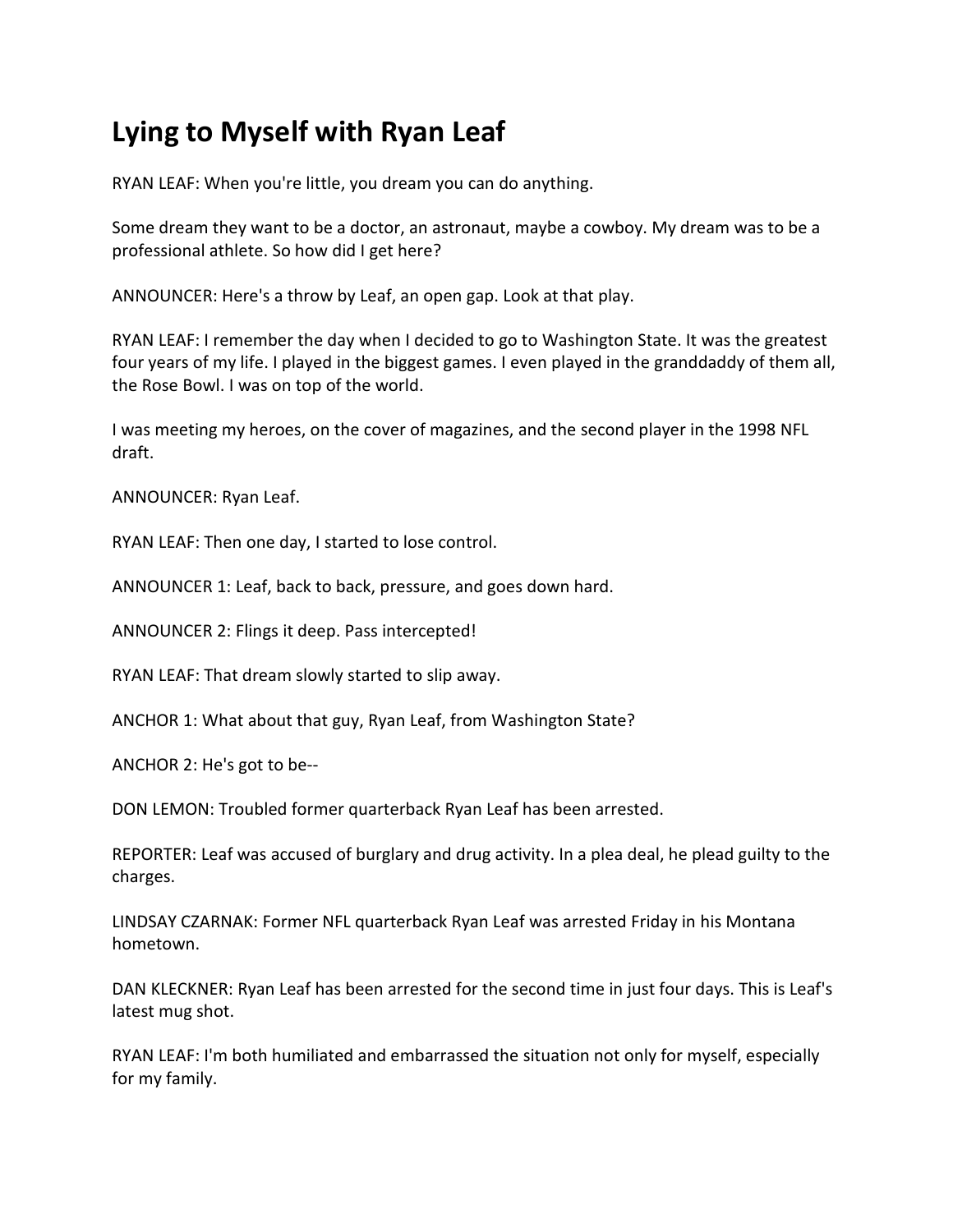REPORTER 1: Quarterback Ryan Leaf was sentenced to 10 years of probation.

REPORTER 2: The strange story of Ryan Leaf has taken another turn.

REPORTER 3: Avoids jail time with a plea deal.

REPORTER 4: Customs agents.

REPORTER 5: His career was the epitome of a bust.

REPORTER 6: Former quarterback Ryan Leaf has been arrested.

REPORTER 7: Leaf was indicted in May in Canyon, Texas.

RYAN LEAF: What was I supposed to do? Just give up?

Today I try to use that nightmare to benefit others. My life's purpose is much clearer, and I just work to help.

The truth, even when it's hard, sets people free. Change is one of the few constants in life.

Question is are you changing for the better.

I'm Ryan Leaf, and I'm just like you.

#### [APPLAUSE]

That's super dramatic, isn't it? I've seen that like a 1,000 times. It just-- sometimes it feels like it's a-- one of those commercials you see on late at night or something.

I'm just going to tell you my story. I'm not here really tell you what to do or what not to do or anything like that. It's just it's my story. And it started-- a lot of it started here.

But originally I'm from a small town called Great Falls, Montana. And I'm the only Montanan who's ever been drafted in the first round of the NFL draft. There are more first round draft picks in the Manning family than the whole state of Montana ever.

So I thought I was pretty special. I don't believe you're a product of your environment. I don't think that how you grow up or-- defines on who you will be or what will happen. If that were the case, I would have never ended up in a prison cell.

I had two amazing parents. My father's a two-tour Vietnam veteran who raised three boys, had his own business, full of character, integrity. And my mom was a registered nurse, and I had an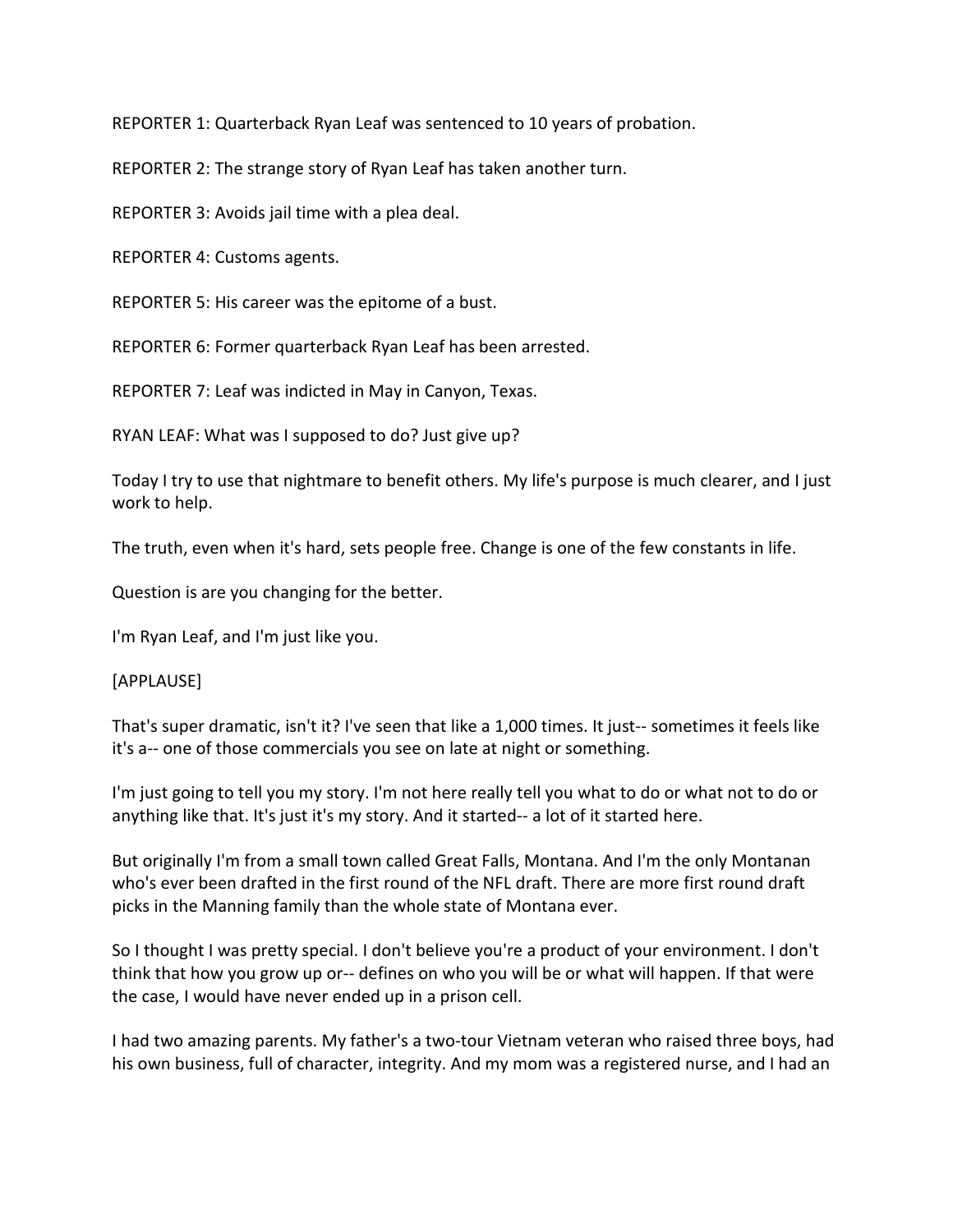extended family of aunts and uncles and cousins and grandparents in a community that supported me. So there isn't any reason why any of that should have happened.

I was raised in a town where sport was very prominent, and I was head and shoulders better than everybody for whatever reason. I just loved to compete. I tell people all the time that I was a drug addict long before I ever took a drug. And in that I mean competition was my first drug of choice. Period.

I had to compete at everything. I had to win. And if I didn't we were going to run it back the next time, and I was going to embarrass you in the process. That's how I won. And I could never really figure out why relationships with my opponents were different when we stepped off the basketball court or the football field because I would embarrass them, and they would take that personally. And I could never really figured it out.

I wasn't a popular kid. I looked at somebody who drank or did drugs as morally corrupt. I would show up to parties in high school with six packs of 7UP thinking I was better than you. And this pedestal that I was placed on made me realize that consequences weren't necessarily the same for me.

I could act out differently, and if I performed well on the baseball diamond or the football field or the basketball court, consequences were not the same for me. And I reveled in that. So it made me also believe that I was better than you, not at sports but I was a better human being than any of you because I could play a silly game.

I didn't realize until, of course, much later in life where I had to be humbled in a way that I could understand this fully is that what I say at the end of that video, I say my name and I say I'm just like you because we are all the same. We are all flawed human beings just trying to be better every day. And we over and over and over again.

No one's better or worse than anybody else because of past transgressions because of their lot in life. Every human life is the same. And sometimes we get lost in that. Football's an institution in our world. We place them on pedestals, and those that get placed on them relish in that.

I was recruited by everybody you can imagine. I would just-- couldn't wait to go to college and get out of that small town. And Mike Price, who was the head coach here at the time, called me, and it was January 1, 1994, and I'm sure most of you or some of you weren't even alive then.

He called and said, what are you doing. I said, I'm watching the Rose Bowl. He says, I'll make you a deal. You come to Washington State, we'll play in that game together. And I just bought it hook, line, and sinker. I ran into mom and dad's bedroom and I told them I'm going to Washington State.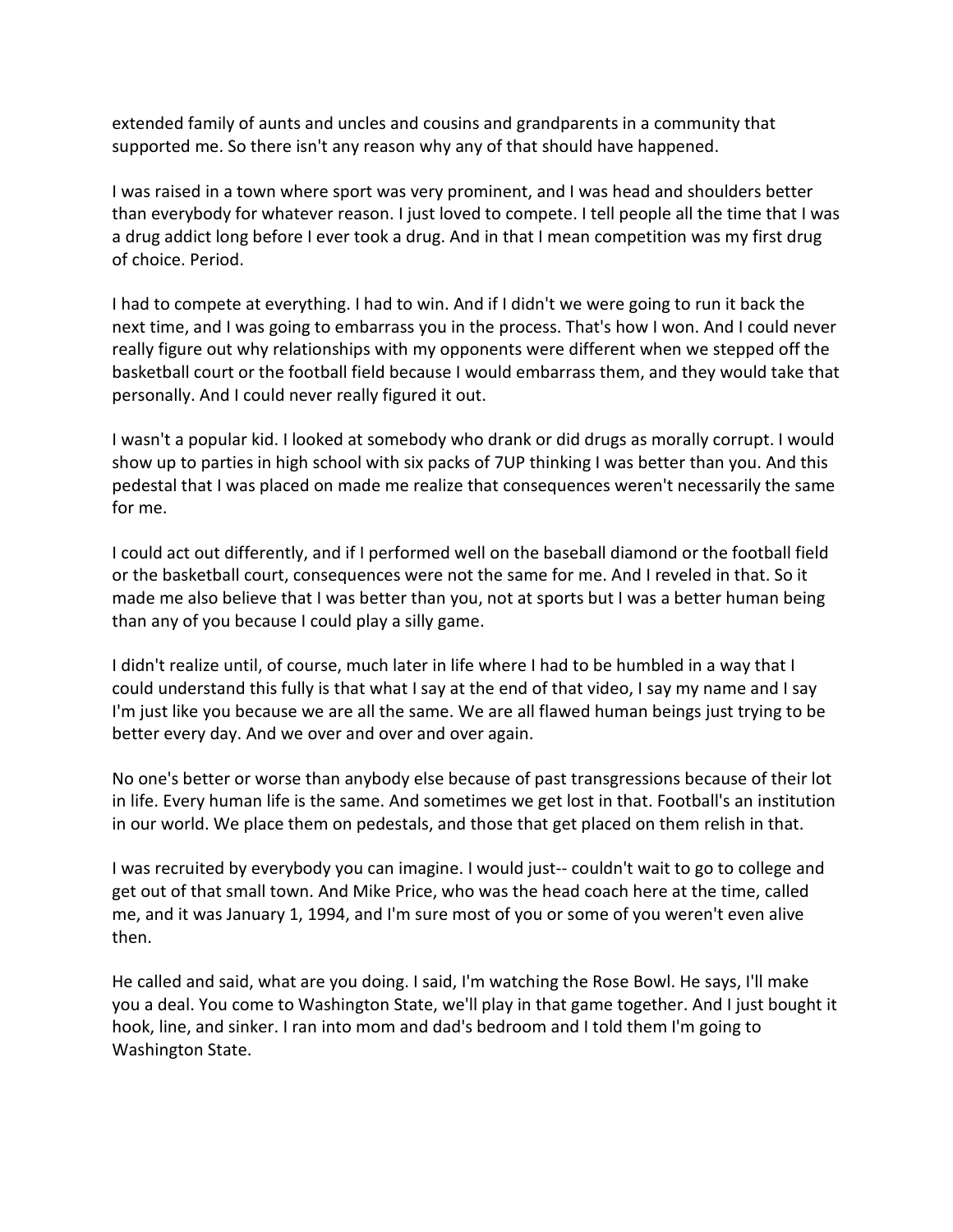And they were excited because it was close enough to home-- it was far enough away where they could feel like I had some independence, but they still could have a tether on me I think in their mind. I hadn't done any research. I didn't realize that we hadn't been to a Rose Bowl since 1931.

It was a leap of faith. And what a great choice. Probably the best choice I ever made. I got here, and I was just like everybody else. Every athlete on campus, we were the same. We were the best players from their high school that we're now here working towards a common goal to win a championship.

And that's what we did. We had an amazingly special year 21 years ago-- 22 years ago I guess. And we did what he said. We won the PAC 10, and we went to the Rose Bowl, first time in 67 years. And we got to be on the biggest stage and play for essentially the national championship. One of my proudest moments to be a part of this university and representing that.

I also was a Heisman Trophy candidate with the likes of Charles Woodson, who won it, Peyton Manning, who finished second, and somehow, some way I finished third ahead of Randy Moss. That's a pretty good class. Those are going to be three Hall of Fame NFL football players. One of them already is.

And it was the best part of anything that my football celebrity ever gave me because not only I had Coach Price there, I had my father, and I was representing Washington State University, the only player from here ever invited to the Heisman ceremony as a finalist. That's pretty special with the types of players that played here and have played since me. And it was one of my proudest nights.

After that Rose Bowl, I declared for the draft. I gave up a year of school here because I thought that's what I wanted. It was my dream to play professional football, so this is what I was going to do. April 18, 1998 so 21 years ago yesterday.

I was 21 years old. I was probably a lot of the same age as some of you students in here. And the San Diego Chargers drafted me second overall and paid me \$31 million.

I tell you that only because it's just an astronomical number. It's absurd to think it exists. Also I didn't believe money would change me. I saw how my father had raised me, how hard he had worked for everything. I didn't think money was going to change me.

But I can look back now and really see how my behavior was for the most part of my life, and it was unchecked. And I was pretty much enabled by the people that wanted me to succeed and never held me accountable for anything. So you put \$31 million in that person's hand, it's essentially a 13-year-old maturity wise with \$31 million.

And it was off to the races. I thought that success was these three things-- money, power, and prestige. I don't necessarily know where I heard of that. I didn't see it from my father, from TV,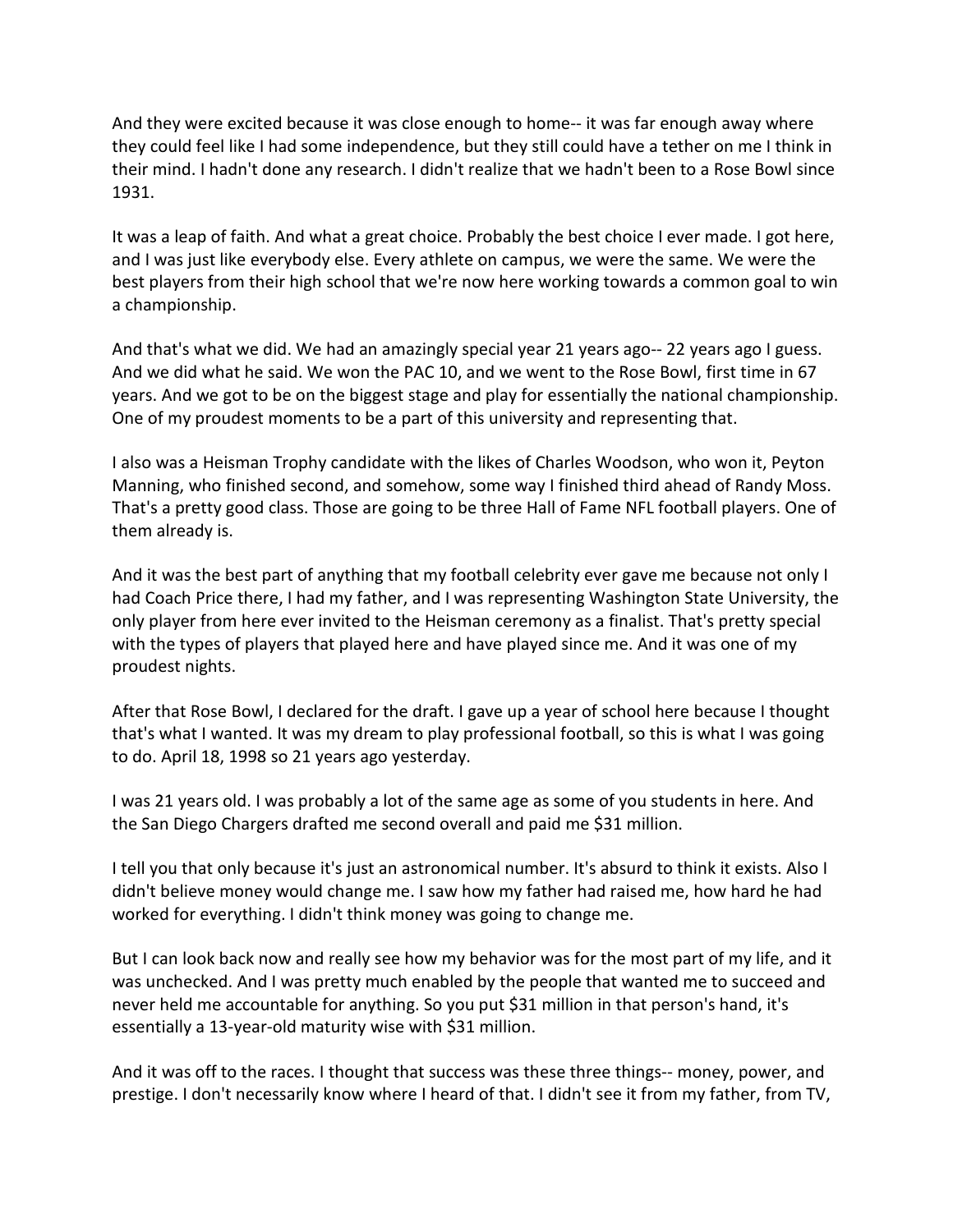or players that were in the NFL before me, but now I had all the money I could imagine, which gave me this power. And the prestige of being a starting NFL quarterback was everything anyone my peers had ever wanted. So I had it all.

I was going to play 15 to 20 years, win a couple of championships, ride off into the sunset, do some Old Spice commercials. That was going to be my life. But life isn't fair. Somebody has ever told you that it is, they're selling you a bill of goods. Life isn't fair. It's how you deal with it that matters, period.

I would win my first two starts as a rookie. That hadn't happened since 1983 and John Elway. We walked into Kansas City a week later, and I would have the worst football game of my life. I performed terribly. It was awful weather. I was in the hospital all week leading up to the game.

And I was embarrassed, and I was humiliated for myself. And then when the game ended, defensiveness and the criticism started to come. And how I handled that wasn't how I played, not how poorly I played but how I handled what would come next determined whether I would be a success or a failure.

I would play five years in the NFL. The average length of a career is 2.8 years. But I can honestly tell you that my NFL career ended after that third game. And that is so hard to believe. But it was because how I dealt with it, not only what happened in the locker room afterwards but the next day when I would-- confronted a reporter about an article he wrote.

I used to try to intimidate people and show them I was a big strong football player and that I was the one in charge and in power. Instead I looked like a petulant child not getting his way. That's how I won stuff. No one could check me anymore because I have what I considered the three ideals of success. The power and the money of it, I could just push people away. If people told me no, they were replaced with people who would tell me yes.

I showed back up on campus here the middle of that year after struggling greatly to donate, to do something really good, to be proud of, to donate a scholarship in the name of one of my mentors, Mark Rypien. His son Andrew had died, and we had named the scholarship in his name. And I thought that was, hey, you're doing something special with this.

But I go out you know the night before I'm about to do all this on campus here for the first time where I'm supposed to be a senior, and my ego is out of control. The guys I surrounded myself with were just enabling my behavior. I treated all of my alumni and all my peers like shit. And that cascaded over the whole weekend regardless of the good I was trying to do.

I would end up bouncing around at two or three different teams before my career was over. And there was always a problem. No matter what, no matter where I went, there was always some sort of issue. Because I heard this statement before, no matter where you go, there you are. If you're the problem, which I was the problem, no matter where I went, there I was. There was always an issue.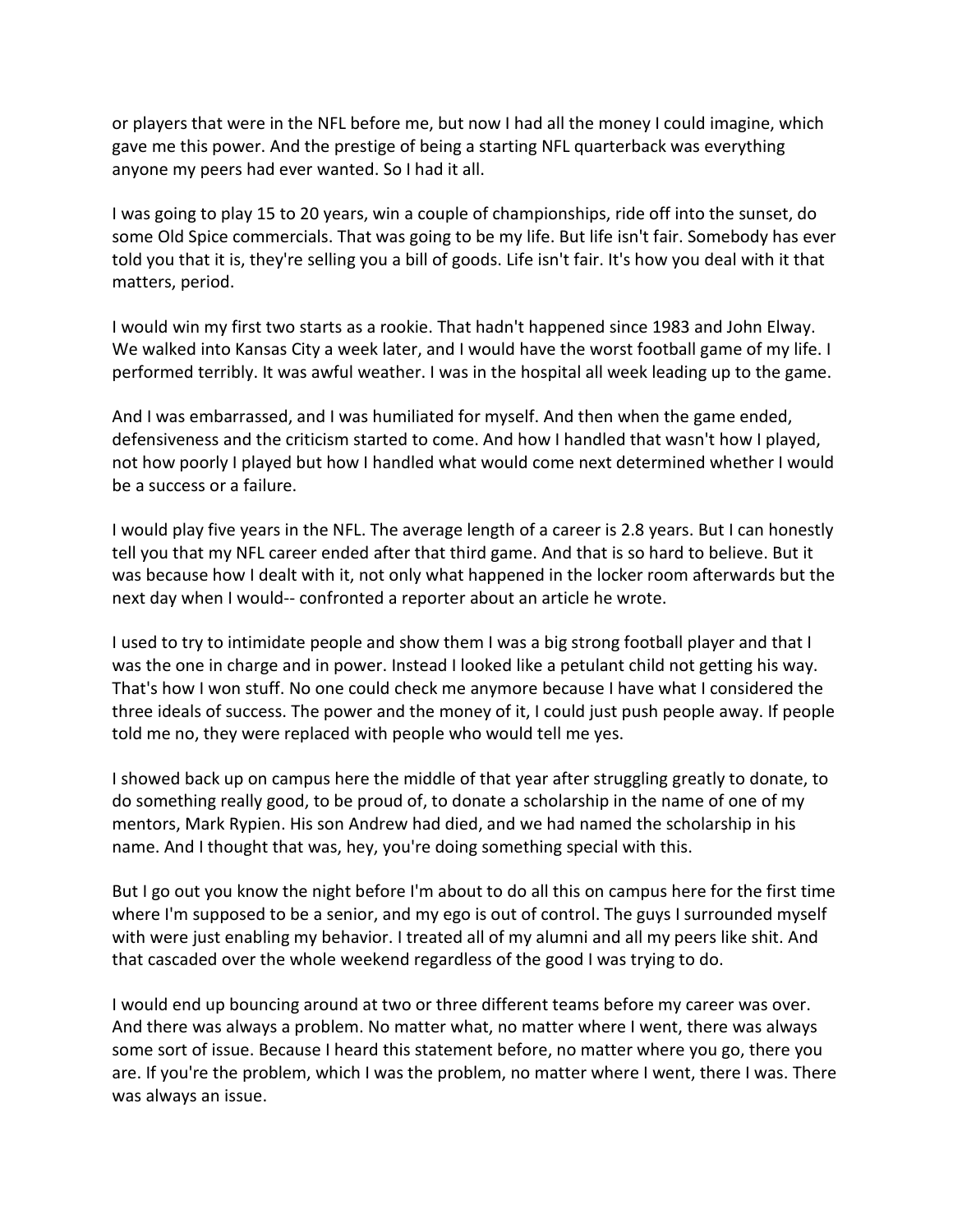I started to feel different. I ended up in Seattle at the end of my career almost trying to resurrect it. Mike Holmgren was the head coach. He was giving me another shot, and training camp was about to start. And instead of being able to walk into his office and tell him this-- Coach, I can't get out of bed. I don't know what's wrong with me. I feel sad all the time-- I just walked into his office and I quit. I quit something that I wanted to do since I was four years old because I couldn't be vulnerable and honest because I was the big strong football player.

I don't know if a player could do that now. I would've hoped that Coach Holmgren would've heard me and said, all right, let's get you some help. I didn't realize I had a mental illness. I didn't realize that I had severe depression and anxiety, and I just-- I didn't know what was wrong. And I thought seeing a psychiatrist or a counselor was weak.

I never looked at it as like what we do as an athlete and how we train our bodies, why wouldn't you go to somebody who trains the brain in the same way. It's because there's a stigma that exists throughout our country, not only around addiction but especially around mental illness. People say that dude's crazy. There's a stigma that exists so much that people are so fearful of what others will think of them, they'd rather not say it than get the help that they need.

And instead of asking, I just walked away from something that I'd wanted to do since I was four years old. I walked away as an embarrassment to this university, to my family, to my home state. The expectations were through the roof for me, not only for everybody else around me but for me specifically, too. I had high expectations. I had the highest expectations of anybody. I wanted to be the best.

And when I wasn't, when I saw things in black and white as failure or success rather than, hey, I failed at this, it's just an opportunity to do it better the next time, my career just fell off the map completely. I walked away from the game.

But I still had this idea that everything was going to be fine because I had those three things. I had that money, power, and the prestige may have a little tarnish to it now since I was no longer a current NFL player but a former NFL player. Hey, that's good enough to get the free drink at the bar and the second look from the girl.

All I cared about was what other people thought. And it didn't matter if they thought good things or bad things. I just cared that they were thinking of me. I am the ultimate narcissist.

So I walk into this room, and I think please don't recognize me. Please don't recognize me. And then like 15 minutes later I'm like, why isn't anybody recognizing me? That's who I am.

I just-- I need attention. I always have. And I was given it early, so it just-- it became part of who I was.

[COUGHS]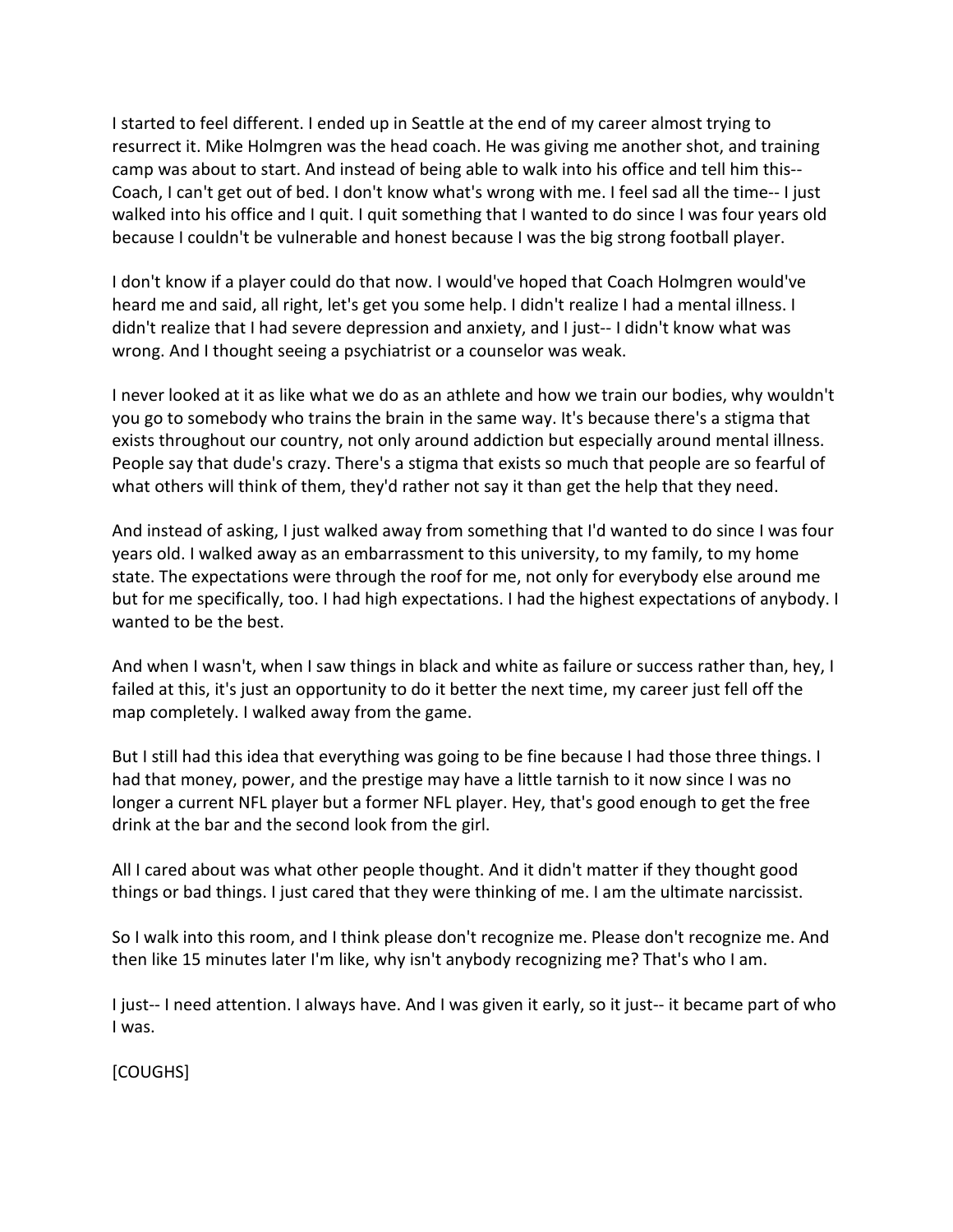#### Excuse me.

So about three months after I had retired-- I quit-- having done nothing to help with the transition, because you're caught up in the identity of not only football player for so long but in my case failed football player-- USA Today came out with the 100 biggest busts-- draft busts of all time last week. And I'm number 1 on it.

So every April, this happens. It just keeps regurgitating itself. So not only did I just I leave this game of football, I felt like I would disappear into the ether, and no one would really care anymore. That's not the way it works. At least that's not the way it works with me. My name is brought up again every April almost as a cautionary tale. Don't draft the next Ryan Leaf.

And I became really resentful and angry from that, and I hadn't addressed it at all when I left the NFL. And I just went into this life where I'd show up at public places to show everybody everything was OK. And one night I was in Las Vegas for a fight about three months later. And the MC was announcing celebrities in the audience. Announced Tiger Woods and Charles Barkley and the whole audience applauded and cheered.

And then the MC announced my name, and the whole MGM Grand just booed and hissed. And it's not like that hadn't happened before. I reveled in walking into Husky Stadium and going like this and everybody just booing me. I loved that feeling, but I had this helmet on. I had the crimson and the gray, and I had-- I just I felt emboldened.

The thing I told you earlier about being a drug addict long before I ever took a drug. This is-- I had the addict mind. I always had the addict mind. And what I heard from the audience that night was not only you an awful football player, Ryan, but you are a terrible, terrible human being. That's what my brain heard.

And sure enough that evening, I was going off to walk in and out of parties where they were Hall of Famers and Super Bowl champions where I always felt less than and judged. An old acquaintance of mine offered me some Vicodan.

Now I had been introduced to Vicodan while I was here on campus. I had torn my knee after my freshman year. I had surgery. The doctor prescribed medication called hydrocodone, and I took it during the recovery process. And when I was done taking it and I started rehabbing and going back to it, I didn't think about it again. I knew it worked.

I had acute physical pain, and it worked. They're called opiate pain killers. It's in the word. They kill pain.

And it worked really well for me. But I still had my drug of choice. I still had-- I had my competition. That was gone now.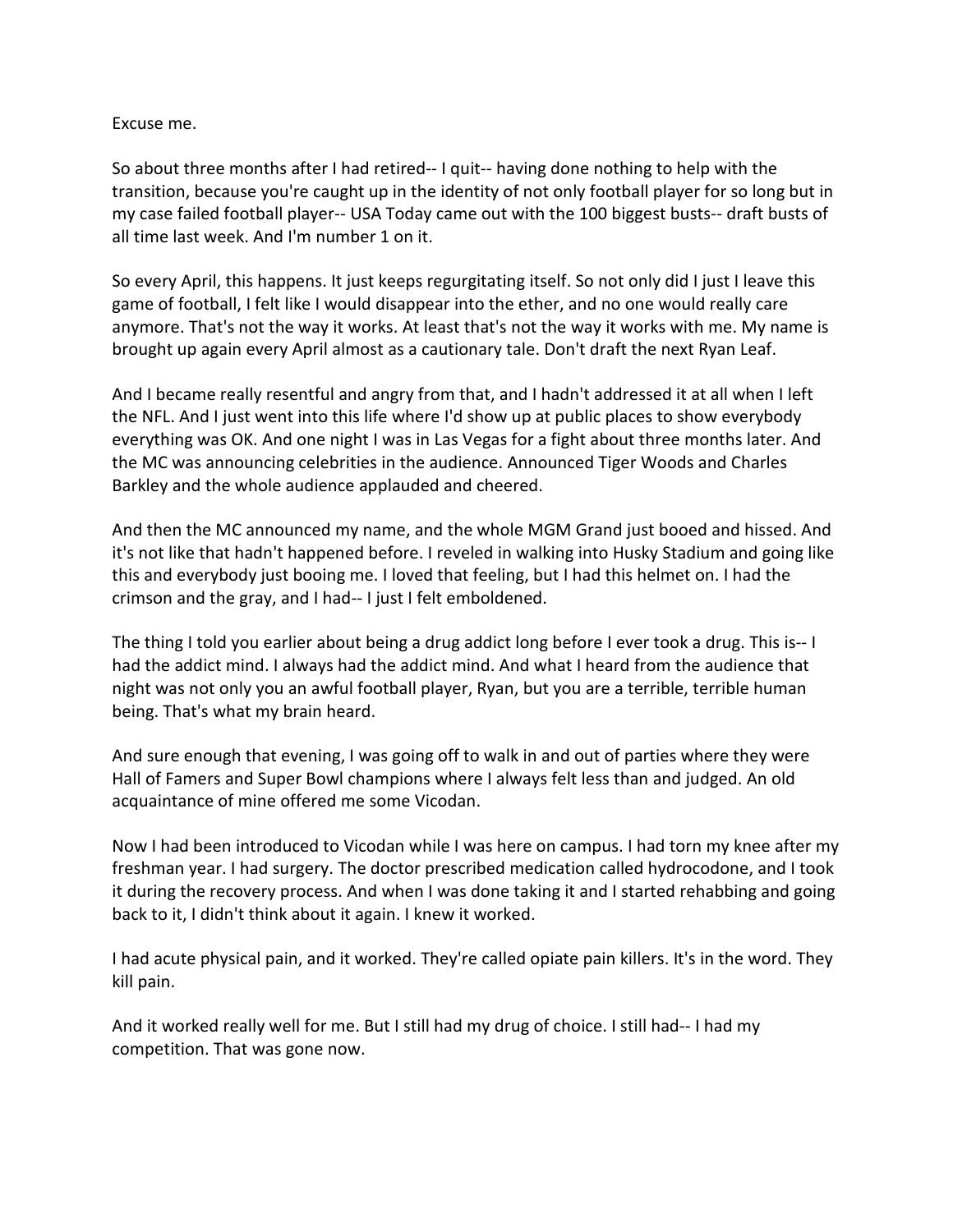And in this moment, this guy handed me a couple pills would be the first time I abused them. I mixed him with the alcohol, and I felt none of that walking in and out of those parties. I didn't feel any of that judgment. I didn't feel any of that less than. I felt nothing. I didn't feel better, but I didn't feel anything. And I didn't-- I just didn't want to feel anything.

I was so sick and tired of feeling like shit and depressed and sad and lonely. And this took all that away. I can't explain it better than that. Some people use sex. Some people use food, alcohol, gambling. Those are all mood altering substances because you are not comfortable with who you are in that moment, so you have to alter your mood no matter how you do it.

And this worked for me. And that night would start a trend of eight years of just absolute chaos in my life. It started off slowly, of course. I could go to doctors. I'd been beat up for a living. I had to have 15 surgeries. Told the doctor I was in pain. He would prescribe me medication. It was simple as that.

I didn't know a drug dealer. I also thought in my mind that I was doing the wrong thing the right way. It was a doctor who was prescribing it to me. It was OK because I was in pain. I just wasn't telling him what the real pain was.

So instead of finding the positive and healthy way to deal with this, seeing a therapist, talking about it, I chose a self-medicating way that I felt worked. And that was my life.

I lived in this beautiful home overlooking the ocean in San Diego. The drapes were always drawn. I'd wake up, see if I had pills. If I did, my day was glorious. If I didn't, I had to search and find them.

I'd sit around and watch old reruns of The West Wing and Dawson's Creek and pine after Katie Holmes. That was like my life. The saddest part about it, it was-- I just like, this is my life. This is cool. This is what my life's going to look like because I still had all the money, the power. Anybody could actually had a camera on that version of me for this eight-year period and just saw the decline.

I still show up to public things, pretending like everything was OK. But if anybody really knew me, they could see what kind of dumpster fire was actually going on right there. And I'd walk back out of it and go fooled them all.

And that progressed and progressed, progressed until you go from a guy making \$5 million a year to quitting that job but still living like you're making \$5 million a year because it was important for me for everybody to see that everything was OK. And for OK meant that I needed you to see me as successful or as rich. The hardest thing or the last thing I held on for the longest was the fact that I blew all that money. That was just the last pride piece.

Even after I became a drug addict and a felon, that was still the last piece I couldn't be transparent about to people because of the fear of what that-- the loss of power that comes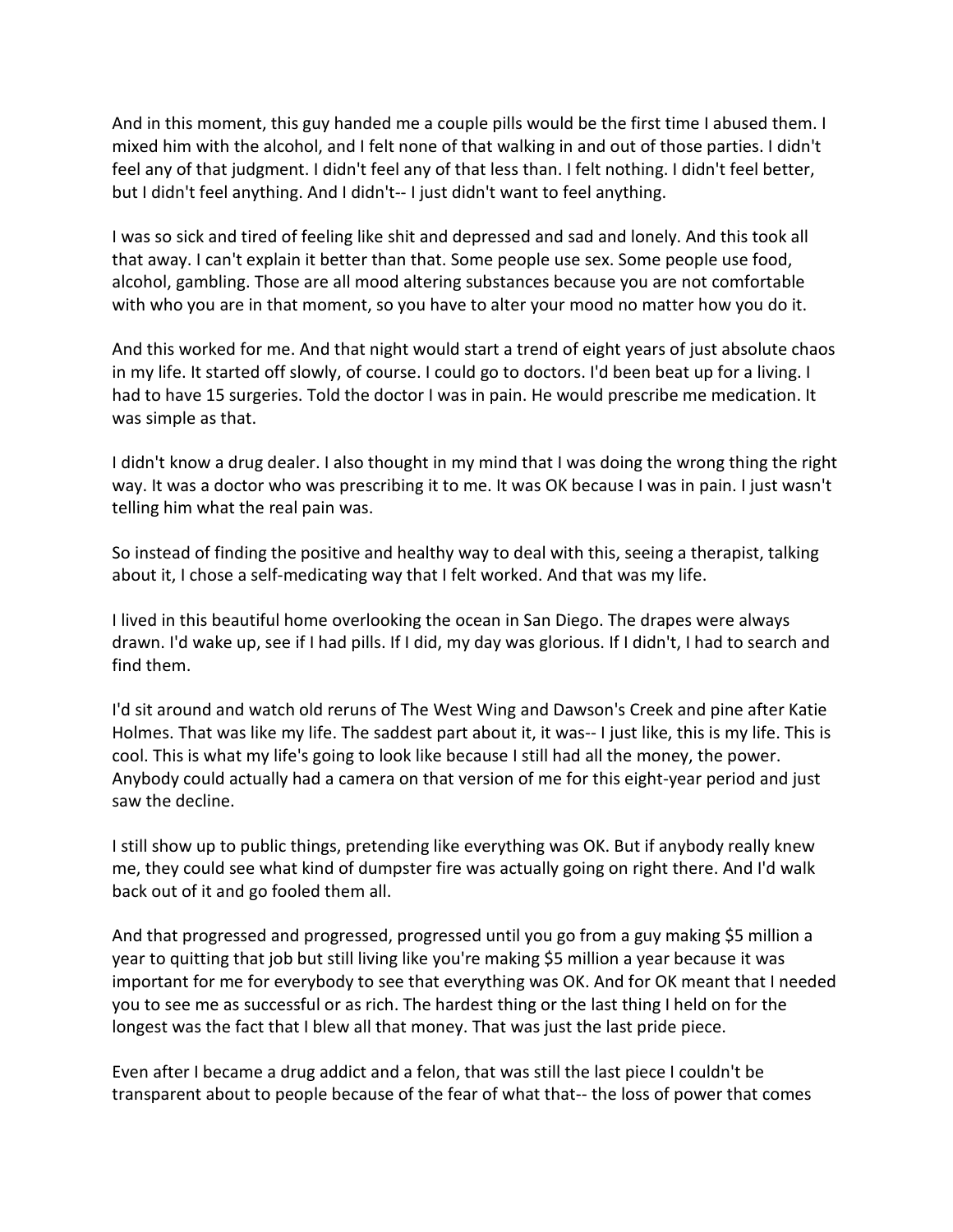with that. Rich people in this country I thought were-- they just-- they had it all. They made things move. It was who you were, and if I were to lose that or it was known that I had lost that, then I was finished.

And before I knew it, I'm back in my hometown where I'm supposed to be the hero. My hometown hates me. The night of the Heisman Trophy, they did a survey on who they wanted to win and I finished third in my hometown. That's probably pretty telling. I finished first here in Pullman by the way. We'll just make that very clear.

Washington welcomed me into their arms. Montana, I burnt a lot of bridges. But now I was back in that town where I'm supposed to be the hero, but instead I'm living in a little guesthouse behind another house next to an alley waking up every morning and the first thing on my mind is do I have pills, and if I didn't, how do I get them.

That was-- that's all my mind thought of. The obsession that opiates have on your brain is nothing I can tell you. You have to experience it. It is a constant psychological yearning for something that you simply can't get, and you're willing to do whatever it takes. And there no consequence great enough to stop you from it.

I would look in the mirror at night and just scream out to the universe somebody please help me. I just was-- I didn't know what to do. I couldn't tell anybody else, so I just-- I would yell into the mirror.

And I had to reconcile with myself the shame and the guilt that this cycle had become. I had all this shame and guilt about who I had become, I was this junkie loser who needed his fix. And I was all guilt and shame ridden about what I was doing.

And that was ultimately walking into people's homes, stealing their medication. I had all that anxiety and guilt and shame around it, but as soon as the medication was in my hands and I knew I wasn't going to feel any of that anymore, it subsided. They weren't even in my system yet. That's the psychological effect it has.

And I would take them and the ends would justify the means. Because I wouldn't feel any of that shame and guilt, but all of a sudden it would come back later when the medication would wear off. And I'd have to go through that vicious cycle again just to feed it. And the only way it was going to stop is somebody intervened with me, if somebody-- I couldn't do it on my own.

I tried and I tried and I tried, and I just was not strong enough. I couldn't do it. And all those nights I was screaming out for somebody to help me finally, my higher power, who had tried to stop and help along the way and I just either was too messed up to see it or didn't care, my higher power finally said, I-- dude, you just don't get it. So I'm going to send the sheriff's department to help you.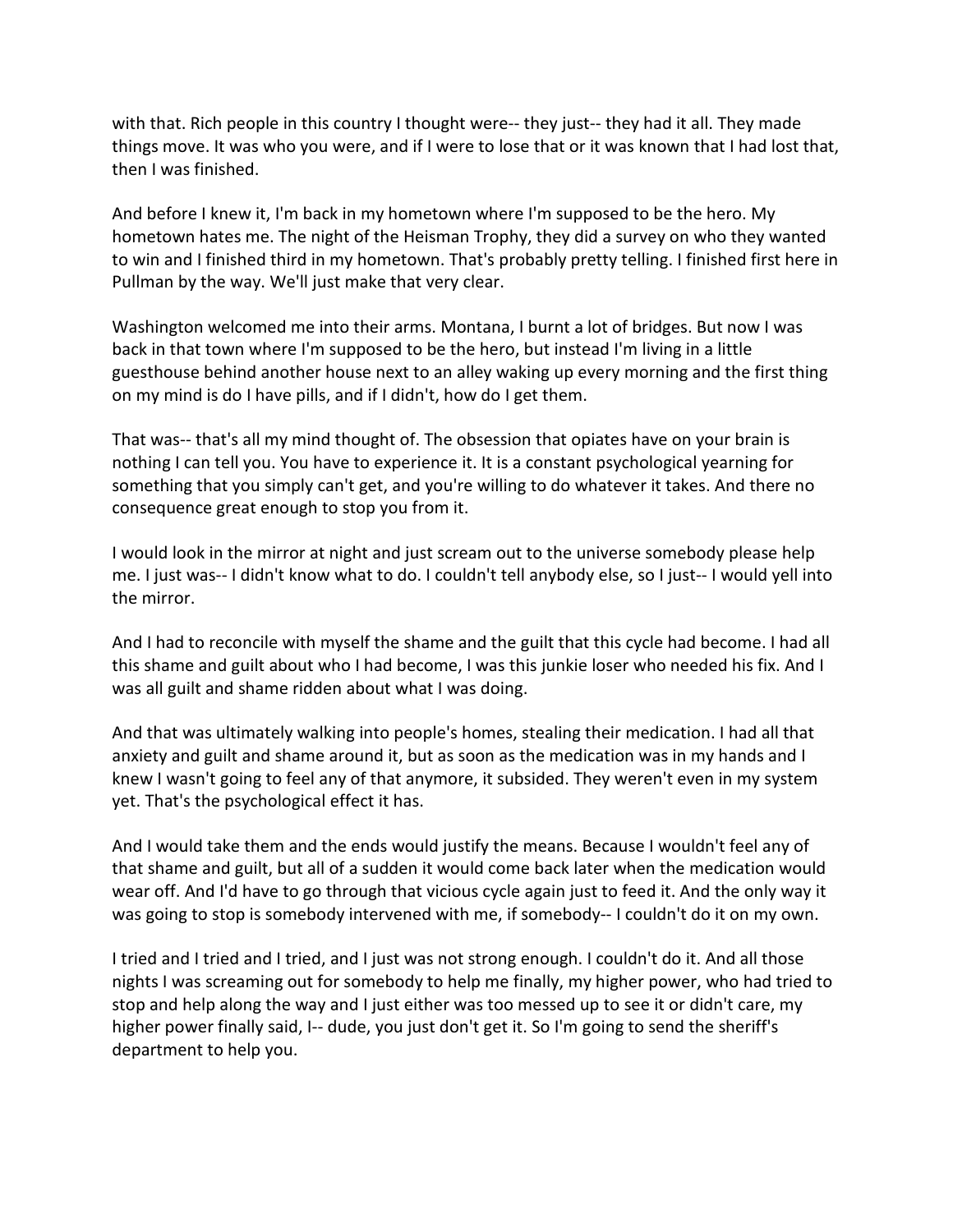And that's what happened. The sheriff's department showed up. They arrested me. I was so fearful of jail, I'd never been in any contact with the law in my life. I was so fearful that I immediately found a way to bond out. I don't know how. I didn't have any money left. Wrote a bad check, I got out of there, and I was just going to-- I just thought I'm going to go find as many pills as I can, and I'm going to just run until the wheels fall off, essentially 'til I die.

They had taken all my pills. I didn't know what to do. The addict mind is so messed up that it only thinks two ways-- I want to be high, or I want to be dead. And since I couldn't be high, I looked up ways to kill myself on Google. And then I took a knife and I tried to cut my wrist. I still have my scar from here to here.

That innocent boy on TV you just saw, how could that come to that? And it had. When that didn't work, I drove to my parents' house thinking I was just going to park in their garage and leave the car running. They weren't supposed to be there. They were supposed to be out of town taking care of my grandparents because again their eldest grandson had humiliated and embarrassed the family.

Because when I mess up, like when I screw up, the media montage that you saw happens. It's the bottom thing on Sports Center, the laughing stock of Washington State. That's who I am. When I mess up, everybody knows about it. And everybody knew about it. So my mom and dad were supposed to be taking care of my grandparents.

But for whatever reason, they were home. And I pulled a U, and I went out to a-- went out to a townhouse that I knew had pills. And I went in and I stole them. On the way out, the family arrived. I talked my way out of it. I didn't dress like a burglar or look like a burglar.

Talked my way out of it, got in my car, and as I drove away, all that disappeared because guess what? I wasn't going to have to feel any of it. I had gotten what I needed. This was my answer. It'd always been my answer.

Not-- it's never comfortable with just me feeling the way I needed to feel. But instead I altered it in some way.

I got back to my house. My brother, who had come to try to take care of me because he saw I had been arrested two days earlier, he'd come from LA to try to be a support. Had walked into the bathroom and seen blood splattered on the side of the tub. How it could have freaked him out, the knife sitting there.

I come back I walk in like everything's fine like this is normal. Because like I told you, my life was chaos. I created chaos. I didn't know what life was like without things vibrating.

And I got as high as I could, and I passed out. And before I knew it, somebody was knocking on the door. It was the police again. And they were there to arrest me for the second time in 48 hours. The family had figured something out and called the police. Very easily to recognize me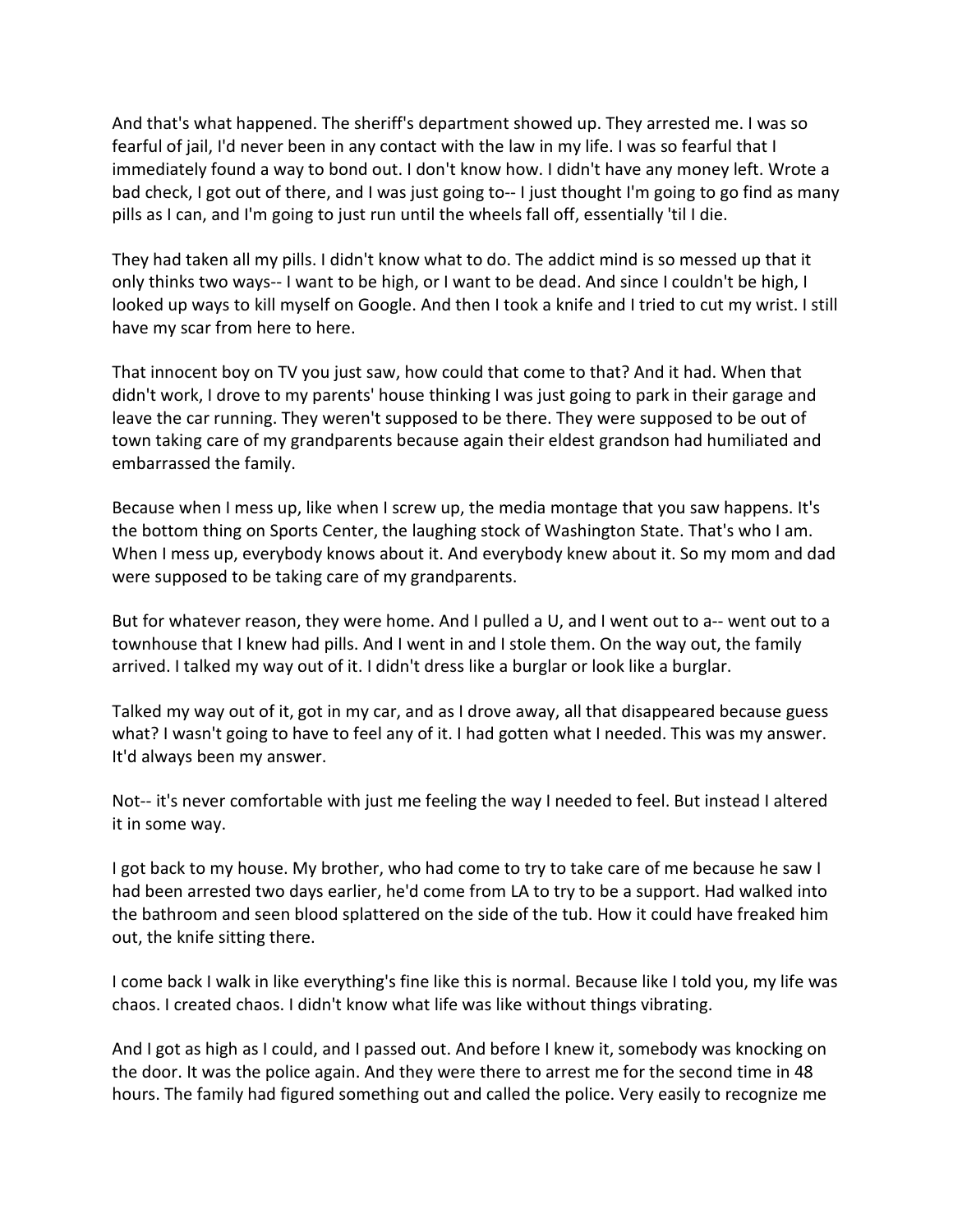in a lineup being from my hometown. The 6 foot 6 guy in the peacoat, yeah, that's him. That's the guy who stole from us.

They would arrest me, and I would be arraigned and jailed. And I was-- this time I wouldn't get out. I'd spend the next 32 months of my life in prison.

The idea that was even a possibility is just mind boggling for me. I would spend the first like 83 days-- and they put me in solitary confinement. They said it was for my safety. I was withdrawing from opiates, which I wish nothing-- I wish-- I wouldn't wish on my worst enemy.

And then my brain, me alone for 83 days and my brain telling me the things that it was telling me. I still I just-- all I wanted to do was get out of there, get out of there, and die. Take pills, go. And I was so fearful of prison and what it was.

And then things passed. And I went in for my sentencing, and the judge looked at me and said, Mr. Leaf, you have no value to the society. I'm going to give you a number, and I'm going to warehouse you.

And I'd never been marginalized in my life. I'd always been on this pedestal. It was almost the opposite. I was privileged. I grew up in a very middle class white community.

I didn't get it. This would be the first time that I was marginalized. I didn't realize it because I walked into prison and this would put everything to the test that I said earlier about being a drug addict long before I ever took a drug. Because guess what, the drug was taken away. So I should have gotten better.

And I didn't. I probably got more angry, more self-loathing, more resentful. And for 26 of those 32 months, nothing changed. I went outside twice. I didn't talk to anybody but my parents, and the only reason I did that is because I was financially beholden to them. I needed them to help me get the nice things in prison.

I was still as miserable a human being as you can imagine. I fit right in with everybody in jail. I fit the role. And also I'd become calm about it and thought, hey, this is where I belong. No drama for my community, for my family, no responsibility for me.

Probably one of the most selfish acts was to continue to do that, to bypass my parole and just stay there. I sat on my bed, had a little 13-inch flat screen TV with the NFL Red Zone in the fall. It's not a deterrent. Prison isn't a deterrent. It's just another society in our country.

And that's where I was for 26 of those 32 months and nothing changed. And my higher power showed up again. This time in the form of my roommate. He was an Afghan Iraqi war veteran who had done something that a lot of people have done in their life and that's drive drunk one night. It just so happened that evening he would kill somebody.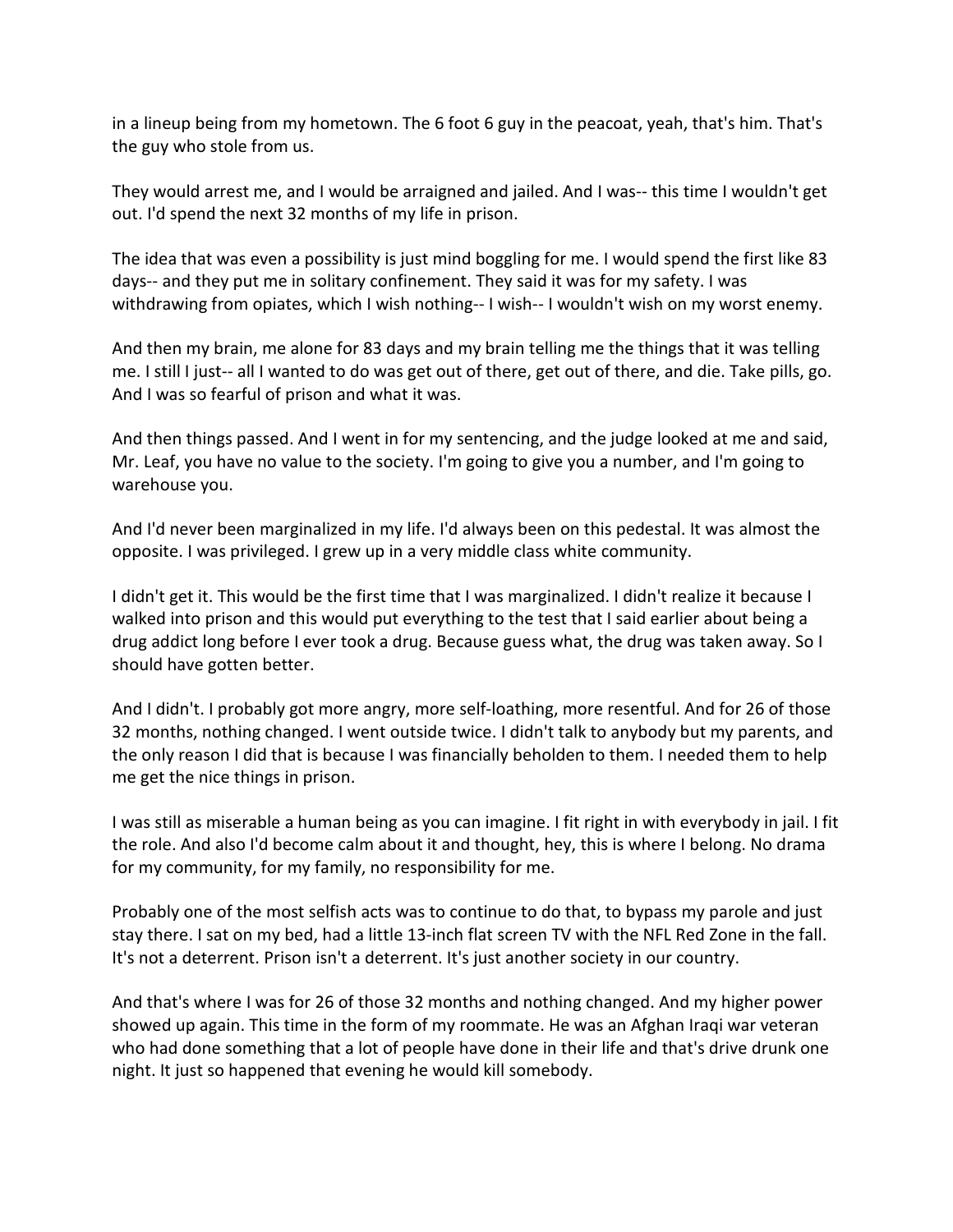But he wasn't resolute with that. He had made amends for what he had done. And he tried to better himself every single day, and I would just watch him and think what are you doing? Look at us. We're losers. We're in-- this isn't going to help.

And finally one day, he must've felt comfortable enough with me to confront me in a way and say, Ryan, you need to get your head out of the sand. You don't understand the value that you have, not only to the men in here but for when you get out because you're going to get out at some point. I may never, he says.

He said, this what we're going to do. We're going to go down to the prison library, and we're going to help prisoners who don't know how to read learn how to read. And I've had many of these kind of come to Jesus moments in my life from family members, from coaches, from mentors, and I just literally did that to them. I got this. I don't need your help.

And I can't tell you why this guy changed my thinking in that moment. Maybe it's because the substance had been out of my brain long enough where I was open minded to the idea. I went begrudgingly. I can still envision myself walking down that hallway to the library in my red jumpsuit just like metaphorically kicking rocks like a little child thinking this is stupid. This isn't going to help me. Doesn't he know how important I am.

And then I walked into this room, and then there were men-- 50-year-old men in a place where you're supposed to show zero vulnerability at all come up to me and say, I can't read. Will you help me? Be vulnerable in the most un-vulnerable place you can imagine. And that opened my eyes to something different.

And I went back the next day. And I went back the next day. And I started to notice the change in me that I was more personable, that I was sleeping better. I was talking to my family more. And what I had realized is that I was actually being of service to another human being for the first time in my life.

I used to think that me dressing up in a uniform and entertaining all of you on a Saturday or a Sunday was me being of service to all of you. What a silly idea. That day I came and donated the money for the scholarship, that was all about me. That was about my brand. It wasn't about Mark Rypien and his son. That was about me and what other people thought about me. I wasn't being of service to anybody in that moment except myself.

But in this setting, no one was watching. There was no media. There was no one there. There was just a couple of felons sitting in the library trying to help each other out. And I knew that it was going to have to be the foundation for me moving forward. Otherwise, nothing changes.

I liken it to go into the gym. You don't go to the gym one day and the next day you look in the mirror and you look like The Rock. It's about consistency. It's about showing up. And I just didn't do that. I didn't show up. I wasn't consistent.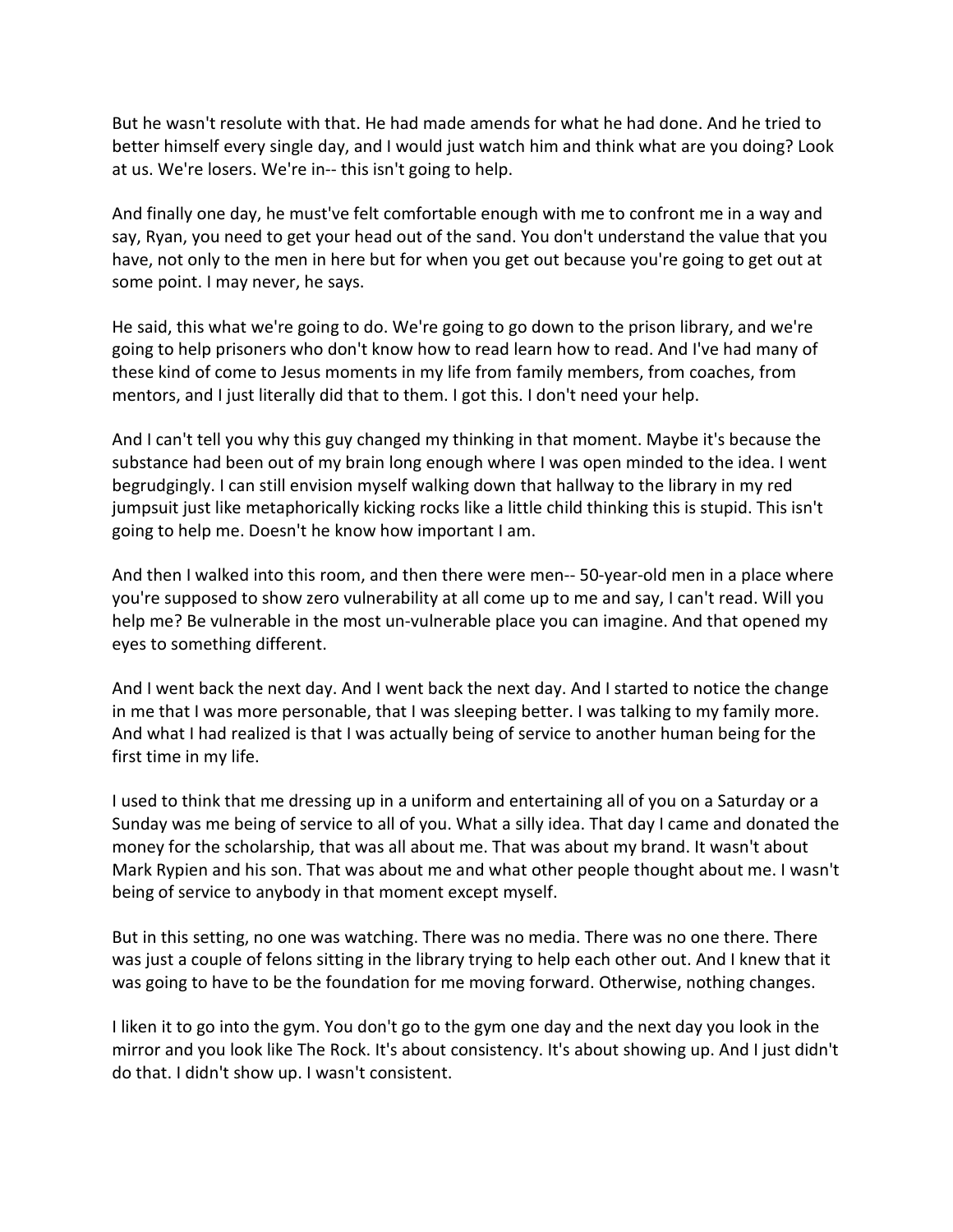Months passed. I was now the TA for the substance abuse counselor. And like I said, I knew that that was going to have to be at the foundation of who I was moving forward or nothing would have changed. I would've been the same person-- miserable, angry, resentful, all that stuff. Because the rule is, you get out of prison, you go back in this country.

There were 88 men on our cell block, 86 of which have either gotten out and our back or have never gotten out. There's only two that got out and have remained out. That's my roommate and I. We're the exception. The rule is you go back in our society.

The same with addiction issues. You go into treatment, you get out and don't have a plan in place, you either go back or you die. That's it. It has to be a 180 degree lifestyle change or nothing changes.

And so when I got out December 3, 2014-- so we're not talking like it was 10, 12 years ago, everybody. This was literally just over 4 and 1/2 years ago. And the drastic change in my life because of the choices I decided to make. And the first one started with when I walked out of that prison cell, the two people who were there to pick me up and take me home, my mother and dad, who have always unconditionally loved me. They never wanted or needed a famous football playing son. They just wanted one who was at peace and content with his life.

And to do that, I knew I needed to seek help because even though I didn't use while I was in prison and I can't tell you why I didn't. It was readily available, and it was the perfect setting for me to just sit in my self-pity and not feel any of it. But for whatever reason, I didn't.

But my muscle memory was still a certain way. When I got out, if I hadn't made changes and went and sought help and got the things I needed to get done, my muscle memory would've took over. Like if something happened, it would trigger me. My muscle memory would have been, OK, I need to numb that, and that's how I do it with this. I was conditioned to do something a different way, so I had to change.

So I asked for help. I went to my parole officer, said I need treatment. He looked at me like I was nuts. Guys who get out of prison from an institution don't want to go to another institution, and he wouldn't allow me to go. And I was like I'm being punished because I'm the precedent here? It's not like I'm asking go to the street corner in Compton. I want to go to a treatment facility in Malibu.

And for three months, I had to sit in that home town where I just saw shame and depression every single day. It's not a huge self-esteem builder to be woken up by your mother when you're 38 years old, asked what you want for breakfast, and then fed to you. It helped me rebuild the relationship with them piece by piece, but when that parole officer finally said, you can go to treatment in California, it was really a blessing.

I went. I was honest. I was transparent. I talked about what was real issues. They diagnosed me as depressive. And we addressed the addiction issues and why for 90 days.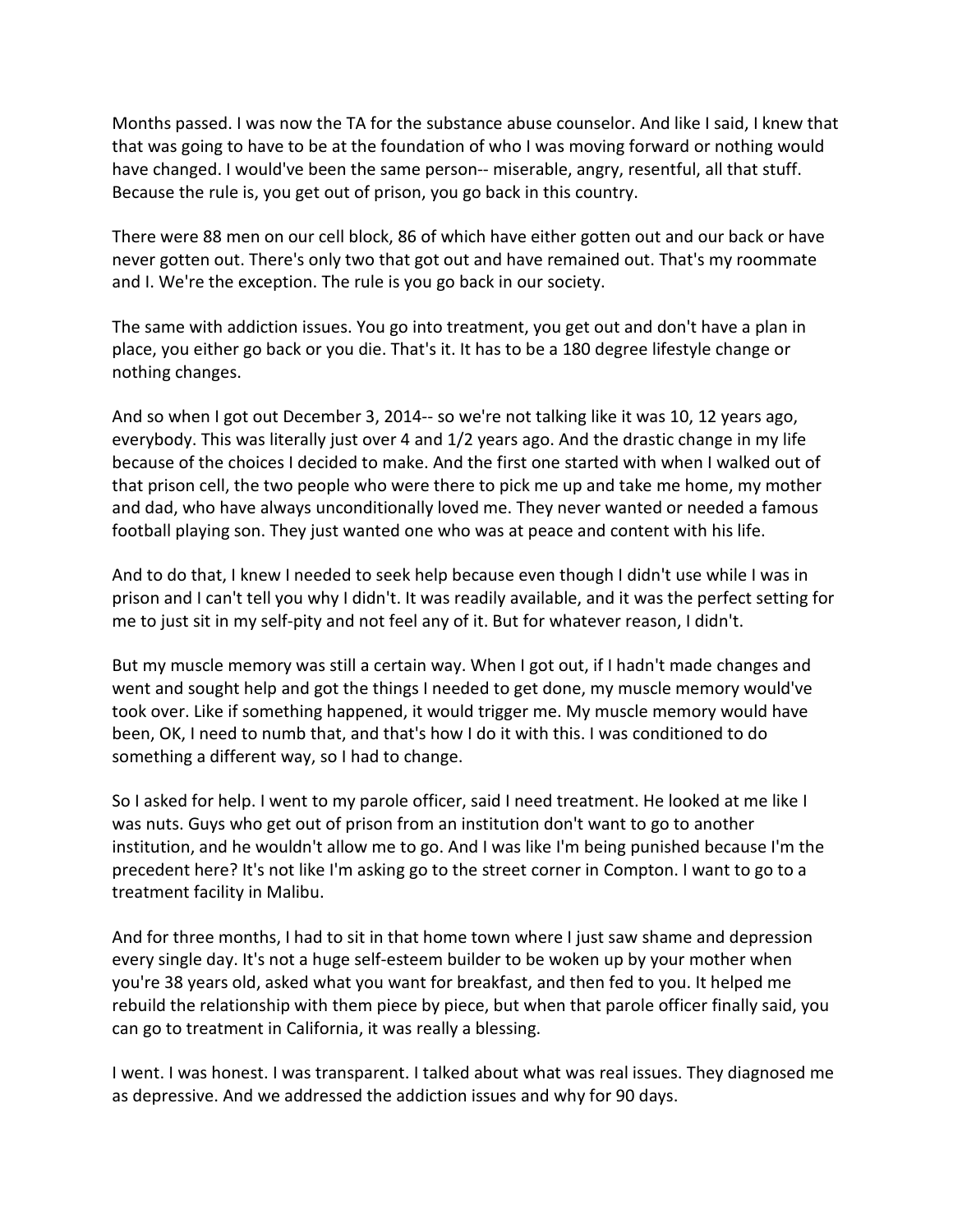At three years sober, it was an interesting trip for me to go through that process. And while I was there, I reached out to a company called Transcend Recovery Community who helps people moving transitionally into sober living and helps people new in recovery, and I thought that would be a perfect step forward in the service part of what I was wanting to do with my life.

And they brought me in for the interview, and they offered me the job. I would be driving new young men in recovery to meetings and be a mentor of sorts. And he told me that normally we start guys off at \$10 an hour, but we'll start you off at \$15. And I don't remember doing this, but my friend Christian, who's now my business partner in all this, said I gave him a giant bear hug. And the only reason I tell you this is because I was making \$5 million a year and was miserable and had just been offered a job for \$15 an hour and felt more value than I'd ever felt before.

So those-- that idea of success, those three things that I thought were success, was completely flipped on its ear. It was going to have to change. And if there's anything you guys take away from today and institute it in your life at all, it's these three things. And it's really ones that I live by now.

One is accountability. I was never accountable to anybody or anything my whole life. I blamed the media. I blamed the NFL. I blamed the doctors. I blamed my family, my home town. It was everybody else's fault. I was the victim all the time. I never saw my part in it.

That's when accountability is. Regardless of what anybody says, does anything, what is your part in it? That's what accountability is and taking responsibility for it. That moment where I could walk by the mirror in prison and look at myself and say, Ryan, you're here because of what you did and nobody else was incredibly freeing because I didn't have anybody else to blame.

I had an early roommate who just complained every single night of why he was in prison. It was because this woman had called the cops on him. And finally one day I got so sick and tired, I just, well, why did she call the cops on you? And he looked at me, and he's just like, well, I hit her. And I was like, well, maybe she called-- maybe you're here because you hit her.

People don't like when you show in the mirror-- I know I hated it-- on how you behave and how you act. I surrounded myself with people who hold me accountable, too. I still get defensive because I feel like I've changed and made positive changes forward. But when you're a certain way for 38 years of your life, it just doesn't change overnight. I might have this figured out when I'm like 76.

I'm still going to make mistakes, and I'm still going to behave in the same way I used to. I just need people to show me that-- that I care about and who care about me, that's the accountability part of it.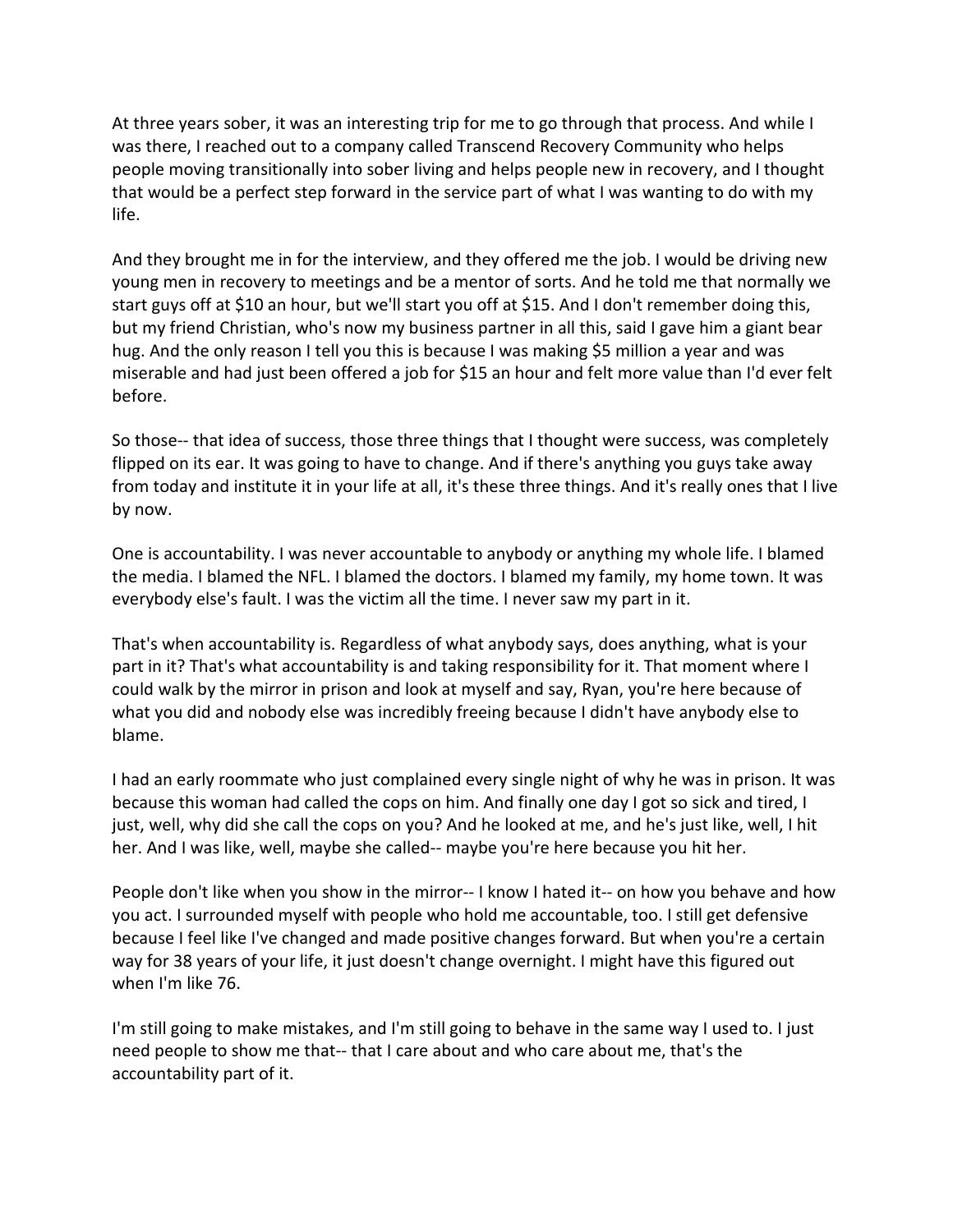Two is spirituality. We played the Huskies to go to the Rose Bowl and Sports Illustrated ran a article on us. And-- [COUGHS] excuse me-- and there was this joke that Sports Illustrated ran with. It's that what's the difference between God and Ryan Leaf? And the punch line is that God doesn't think he's Ryan Leaf.

I thought that was hilarious. Of course, it's so silly. I'd like there is something about walking to do a stadium over there on the water and putting your arms out like this and getting 76,000 people to react. That felt godlike. It's just who I was.

The best way I can put it, I'm not a religious person. I kind of steal from every religion, all the good parts. I just know that there is a God, and I'm not it. That's the best way I can rationalize my spirituality. Sometimes I find it in a reading. Sometimes I find it in nature, something my sponsor says. That's where I find spirituality.

The idea that 4 and 1/2 years removed from being in a prison cell that I'm standing in front of a room full of my fellow students and alumni telling my story, trying to make a positive change, that's spiritual in my eyes. And I've welcomed that into my heart.

The third thing is community. I was never part of my community growing up. I was on this pedestal, and then I just thought I was better than everybody else. The closest I ever had to a community was while I was here. I was part of this team. I was part of this university. But that pedestal started to grow pretty high, too, and we did something that hadn't been done forever. And I just thought I was the greatest thing since sliced bread, and people were telling me I was, too. And I believed them.

Just like later in life when everyone told me, Ryan, disappear. Go away. You are the worst. I believed them.

I live in Los Angeles now. There's 2,500 meetings a week. The recovery community is unparalleled. The stigma does not exist there. And I'm just right in the middle of it. I'm not going to get picked off on the edges trying to do it my own way.

My best thinking took me to a prison cell. I don't make proper choices. I'm a hell of a football player, but that doesn't mean anything in life. There is a fine line between elite athlete and asshole, and it's just-- I bounce back and forth forever until I just firmly landed on asshole for a long time.

Athletes have different kind of skills than most people. We don't figure into the moment that we're flawed like everybody else. But the fact of the matter is we are not capable of dealing with life on life's terms like everybody else is because we've been handed everything so long- so much in our lives.

Then when the real thing happens, when life really happens, we are ill equipped because we weren't willing to accept help from others before that. That's where community comes in. I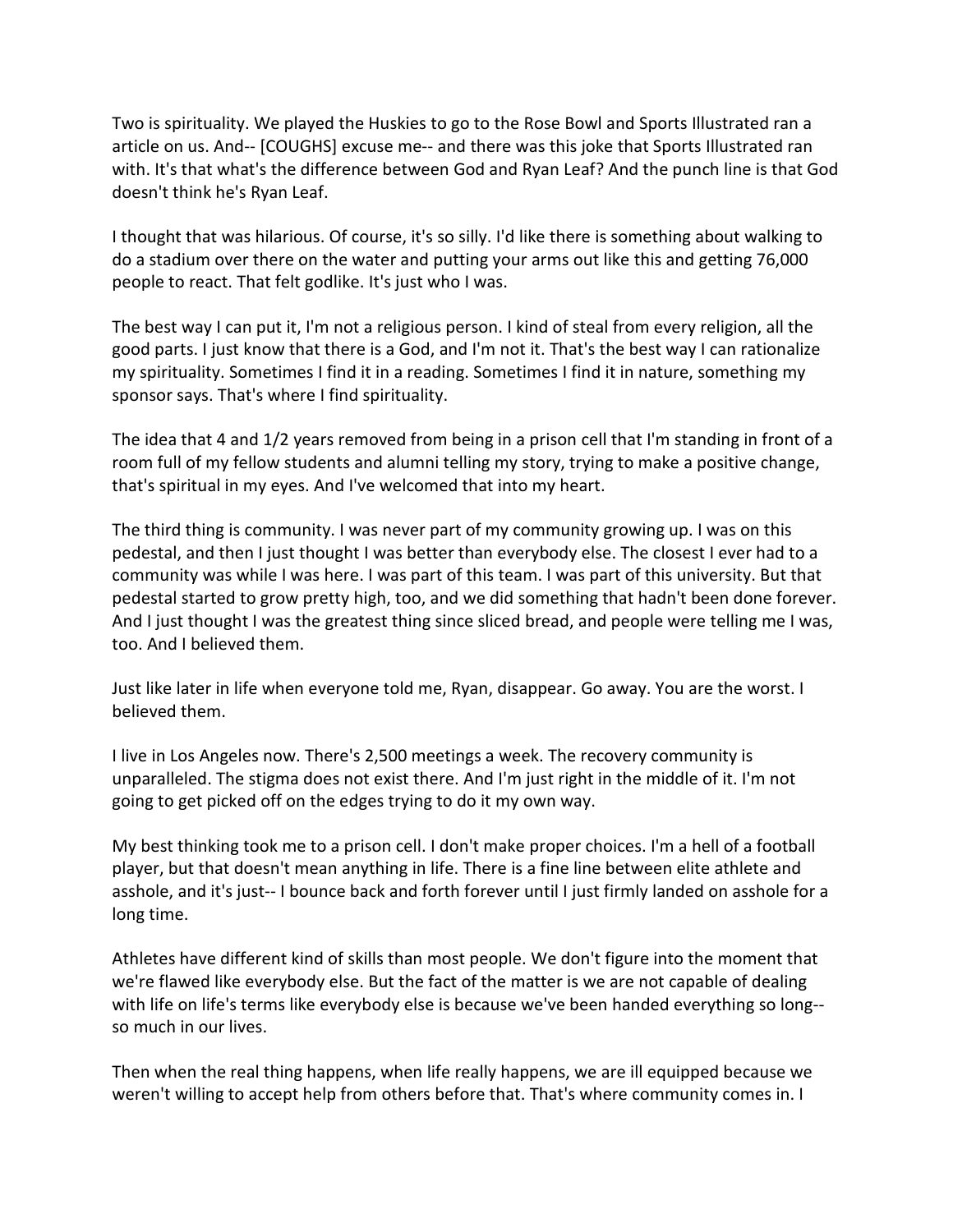don't make the proper choices, so I went and sought out men and women who had what I wanted. I asked them how they got it, and then I followed their advice verbatim. And it's what I still do.

And it continues to work. This is a maintenance program. I'm not cured. I see a therapist every week. I go to couples therapy with my fiance a proactively because I want to communicate better with her because I suck at it.

I go to meetings. I meditate. I pray. I work out. I'm of service to others when I can be.

I do all of those things. That's my maintenance program. If I think, OK, I got it. I got this.

### [COUGHS]

### Excuse me.

That's when it implodes again. It's not lost on me that when I do the right thing, great things happen for me, not just run the mill good stuff but amazing things. I'm going to call the spring game tomorrow for the PAC 12 Network. Are you kidding me? This is--

### [APPLAUSE]

I just have a terrible time accepting applause. It's-- my default setting is less than, and I just want to look down and go-- when people are like, yeah, we love you, Ryan, I'm like that doesn't make sense. Then when I hear somebody like, Leaf, you're an ass, I'm like, yeah, that's about right.

## [LAUGHTER]

Amazing things happen for me. I mean an amazing woman-- I objectified women my whole life, too. I thought they were only there for my satisfaction. There was never any true intimacy. I found this woman who had never met me before. She's getting the best version of Ryan that anybody else got.

The night of our engagement party, my brother asked her, why Ryan? Why did you finally figure out it was him. And she said, he's the most honest man I've ever met. And my brother just fell on the floor laughing because that's not how he would define me ever.

But imagine that. Imagine if your best friend, the person you want to spend your life with, defined you as the most honest person they've ever met. How amazing would that definition be? It wasn't defined as Ryan Leaf, the football player, or Ryan Leaf, the drug addict or the- that was an unbelievable definition, one of the most proudest things I've ever come about.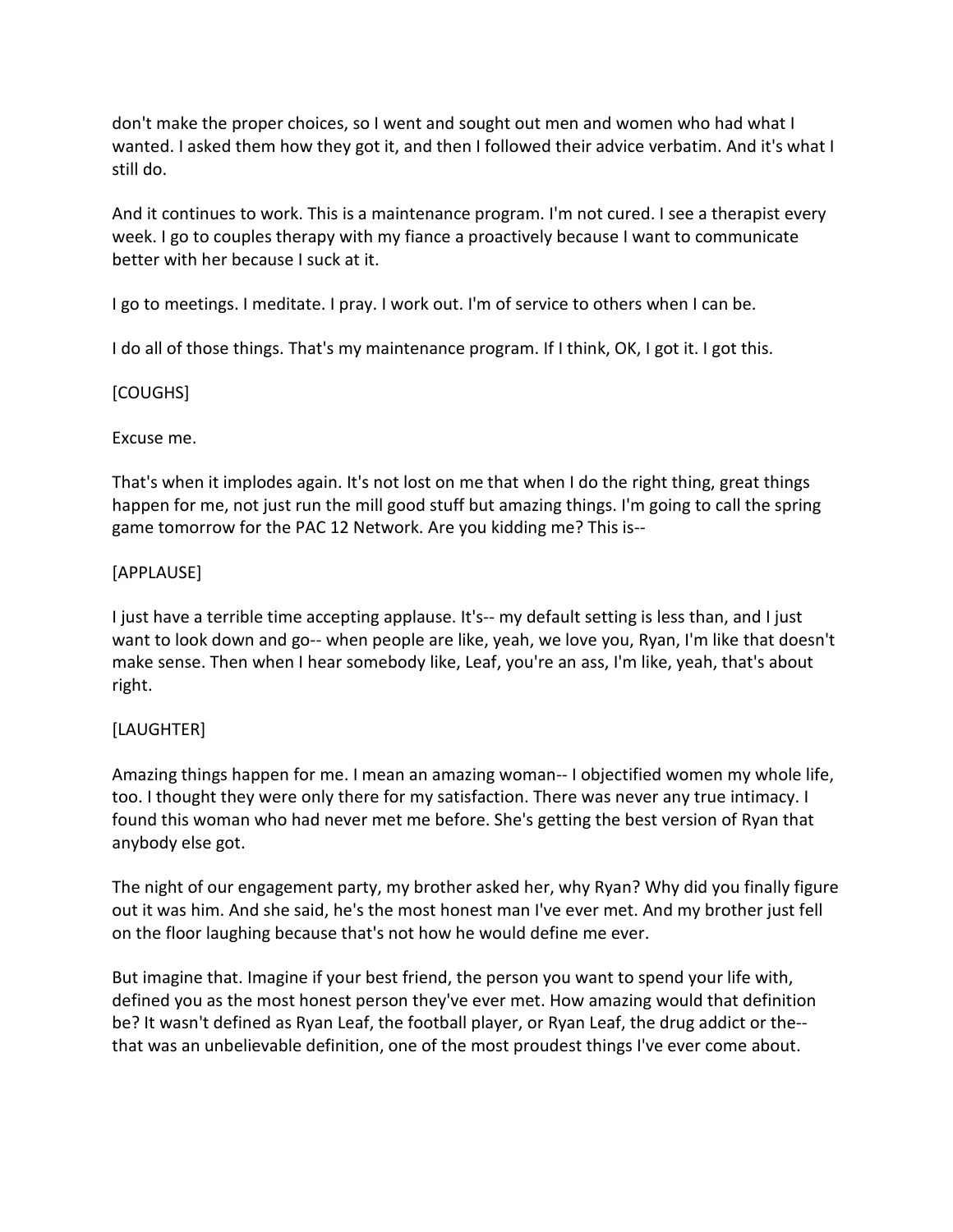She's given me a little baby boy, 18 months old now. I'm a dad, so we all know how that I'm messing up every single day now, too. It's new. I know I'm going to be a good father, though, because of what I've been through, and he'll never have to see that version that you guys got to see on the video tonight. That won't be him.

I'm going to close with this. No matter what in your life, you're going to have adversity. I could be sitting in this audience right now and you could be up here telling me your story, and I would get something from it. It would be inspirational to me because it's another human experience. There's adversity, there's overcoming, there's inspiration in all because we're all flawed human beings trying to be better.

And all of us will come up to a fork in the road regardless of anything, and you have the choice. You have control. In a world that takes so much control away from us, you are going to have control on how you deal with something in a healthy, positive way or a negative and toxic one.

You have that choice no matter what. No matter how angry my fiancee gets with me in the morning when I tell her that you can just wake up and be happy. You don't drink coffee to be happy in the morning. You can choose a positive and healthy way. That is not going well as of yet, but I have that power.

I'll use an example for you. I always use this one. When I get out of the shower, I use a Q-Tip on my ear and I clean, and I throw it at the trash can. Oh, tells me to eat. Sorry about that.

And I throw it to the trash can, and nine times out of 10, it will go in. But there will be that 10th time, and I think my whole life I just-- my eyes would go right back to the mirror and I go on with my day, and I think I was just-- assume somebody was there to pick up after me, that I was entitled to that. Until one day, I finally-- I threw it and I watched it, and I went-- and I went over and picked it up, and I put it in the trash can.

And it's about these little choices. That's just the smallest, most minuscule choice you can imagine, picking something up and throw it back in the trash can. But they're fleeting. Just today I took the shower, I clean my ear out, I threw it, I missed. My eyes went right back to the mirror.

I do a very good job of disassociating now where the version of me stands beside me and goes what are you doing? You're going to go talk about this in 10 minutes. Go pick up the damn Q-Tip.

So I go pick it up, and I throw it into the trash. Those little choices, just no matter what they are, they add up. They add up, they add up, they add up, they add up until the monumental choice happens. So I tell you right now if you ask the 18-year-old version of me, hey, 18 years from now when you're 36, you're can be standing outside a home in your hometown deciding to go in and burglarize it and steal pills. That 18-year-old version of me looks at myself and goes no way in hell. That is not me ever.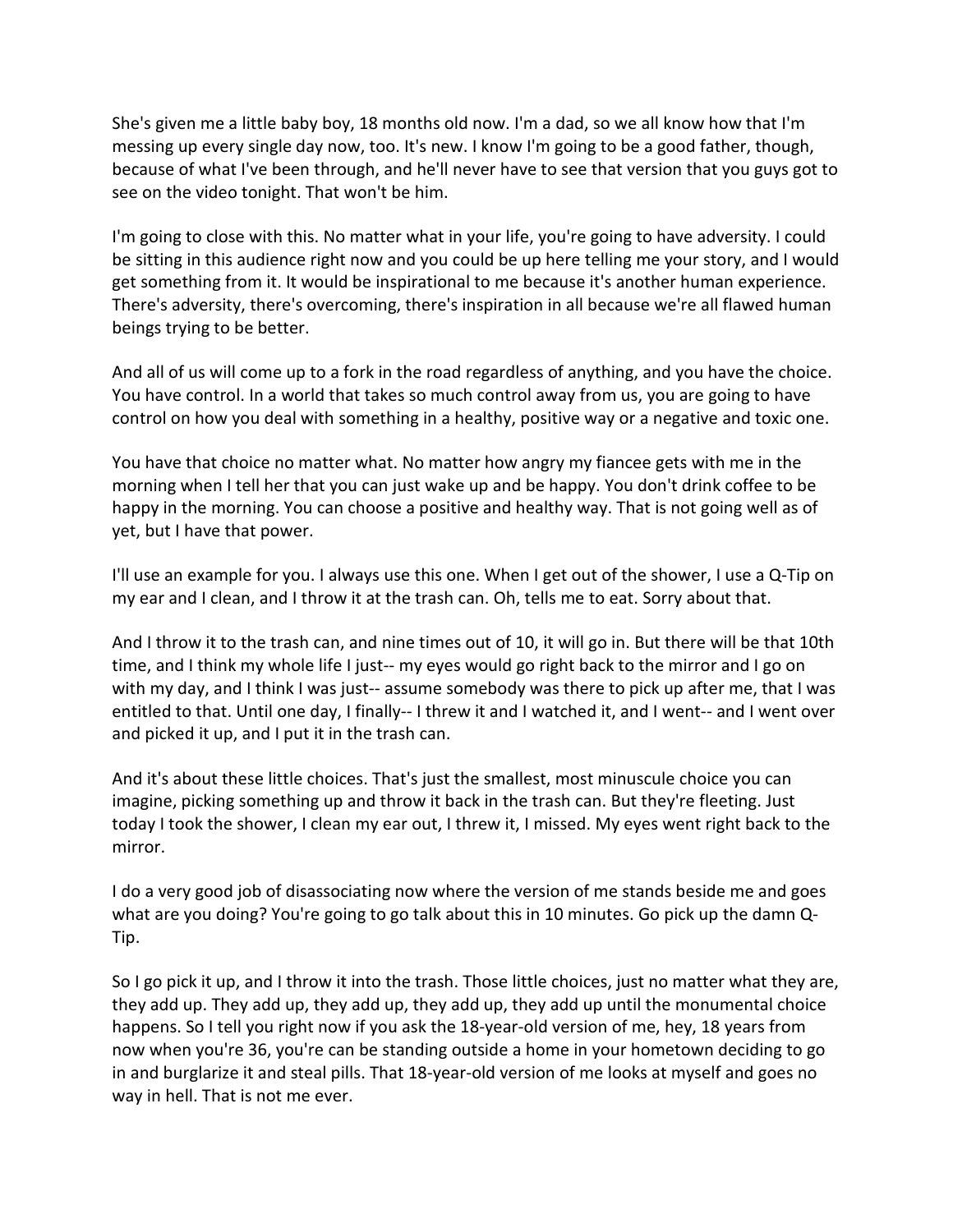But I wasn't making these little positive, healthy choices from that point on. So when the opportunity presented itself at 36, I had no collateral. I had nothing in the bank to help me with that, and it was like that. You're at a party and somebody hands you the keys and you've been drinking, same with them offering you some sort of drug or all your friends are doing a drug. And you don't want to feel left out, or you don't feel comfortable with who you are in that moment.

Or guys if you're with a girl and you feel like things are going well and she says no. Stop. I know you all believe in those moments, you are going to make the right choice, but if you haven't practiced all the little ones, the major one is going to be like that. And you'll pay for it for the rest of your life.

It's like practice. You practice, practice, practice, practice. We're going to go the wrong way when we hit that fork so many times in our life. We're going to mess up. We learn how to take accountability for it, make amends, move on, and try to be better the next time. But you all have control over that. You all do.

I talked about showing up and consistency. You guys all had an option today to come here and show up and listen to a has been tell his life story or go on with your day and not try to do something different and be part of the solution. Because I guarantee you, you all can make an impact on this campus or within your communities or within your families.

Who wouldn't love to be in Tyler Hilinski's apartment and looked at him and said, you-- we care so-- we love you.

Who wouldn't of change that? I have survivor's guilt all the time. Why am I here and somebody like that is not? How he couldn't stand in front of a room full of his best friends and tell them fucking hurting here. Please help me.

We don't want that to ever happen again. And the more we can remove the stigma of what that looks like, the better.

When I walked out of prison, I didn't want to be in the public eye ever again. I just wanted to disappear and just try to live a quiet life. But like I said, my name is going to stay there. It's going to last. The things that I did positively as well as negatively in my life make it storyboard material.

So how could I remove the power from it? And that was to be accountable for what I'd done and start shining a light on things and take it out of the darkness.

My sponsor tells me that when we find this peace and happiness and acceptance, we become a lighthouse of sorts. And he says, Ryan, you don't see lighthouses running around the harbor looking for boats. It stands firmly in the rocks as a safe harbor for people who still struggle or who want help. And you allow them to come to that.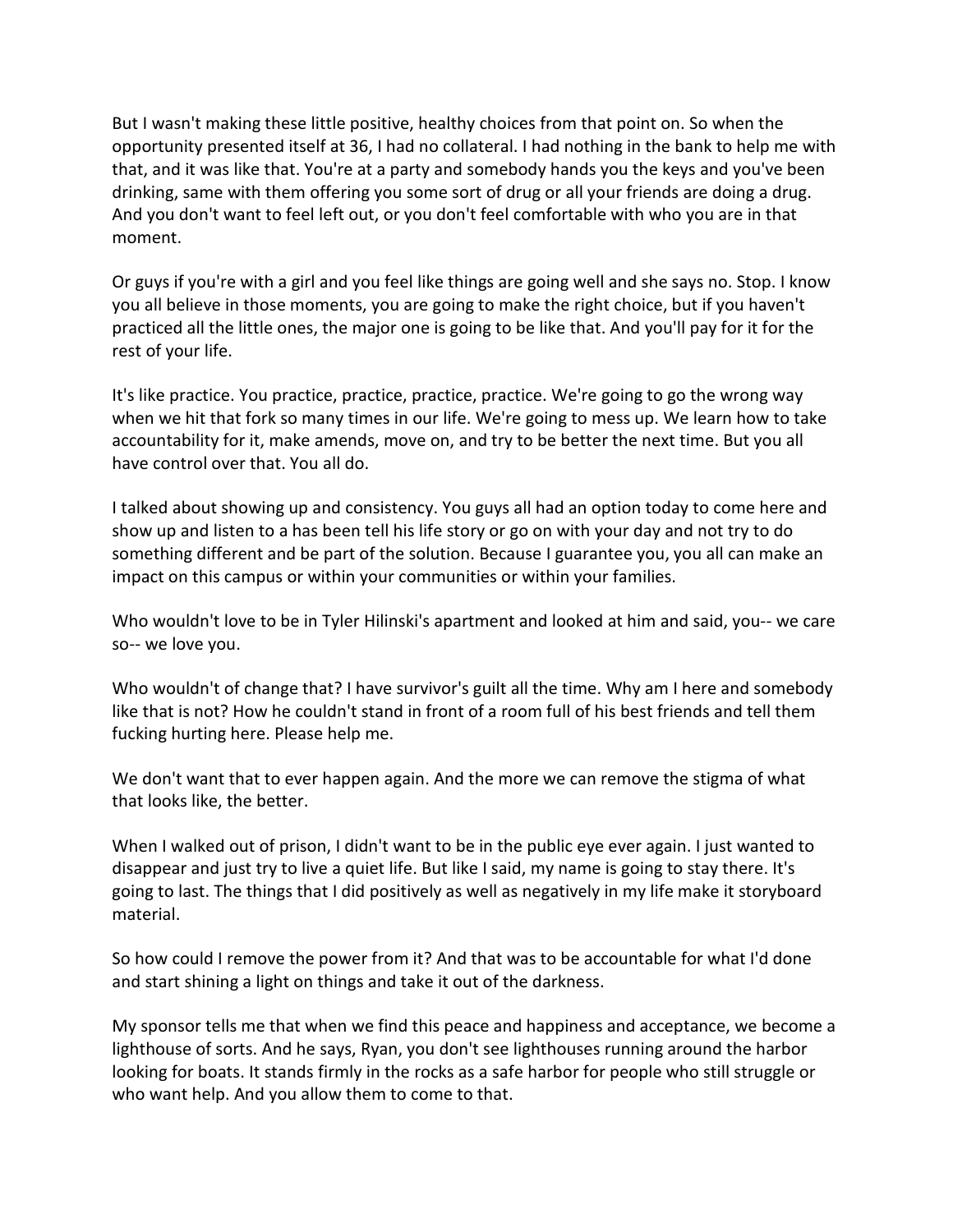And I really feel like that I found my purpose in what I love to do in life, what I get to do in life, and the lives I get to impact and the lives that impact mine. I am here because of a ton of people-- a ton of people. And the only way I know how to give that back or to hold on to that peace and acceptance is to give it away. And that's why I came today.

I wanted to be part of the solution. And I really feel like you have, too. You showed up here at 3:00 on a Friday afternoon spring game weekend. I appreciate it. And I'm grateful for the opportunity.

I never felt like I'd be able to stand in front of a roomful of people and tell them I was grateful for having spent 32 months in prison. I don't recommend it, but I'm really grateful. And I'm grateful for this opportunity.

And I want to say thank you, and I want to end on any engagement here with anybody. If anybody has any questions, I'd love to answer them. No question is silly. I've had questions as far ranging as what was prison food like to who hit me the hardest in the NFL. I appreciate the time. If anybody has any questions, just raise their hand, and I'll pick on you and you can fire away.

[APPLAUSE]

Yes, ma'am?

She asked how I was preparing to speak to my son about it when he's old enough. And it's the perfect question because Google exists. My mugshot comes up when you Google my name. And I'm going to be honest with him. I'm not ashamed of what has happened. He's going to know me as a different person, too, so my biggest fear always was what are other kids going to say or do to him.

But I'm going to be honest with him. I'm not going to keep anything from him. My family kept secrets from me, and it was damaging. I found the light that-- when you expose light to something, it removes all power from anything. It really does. It's a freeing thing to talk about something and be open and honest.

And, in fact, you become more personable and likable to people when you throw all your shit out there on the platform for everybody to see because guess what. I'm Eminem during 8 Mile. I'm going to tell you everything that's-- that you're going to rap back at me about because it's nothing going to change. That's exactly the way it looks. Yes.

He asked if I hadn't been an immediate success when I was a freshman here, if somebody would have knock me in my mouth. I had plenty of people try to-- when I was in the NFL, John Elway came out one day and spent a weekend with me trying to-- and I just looked at him like he was crazy.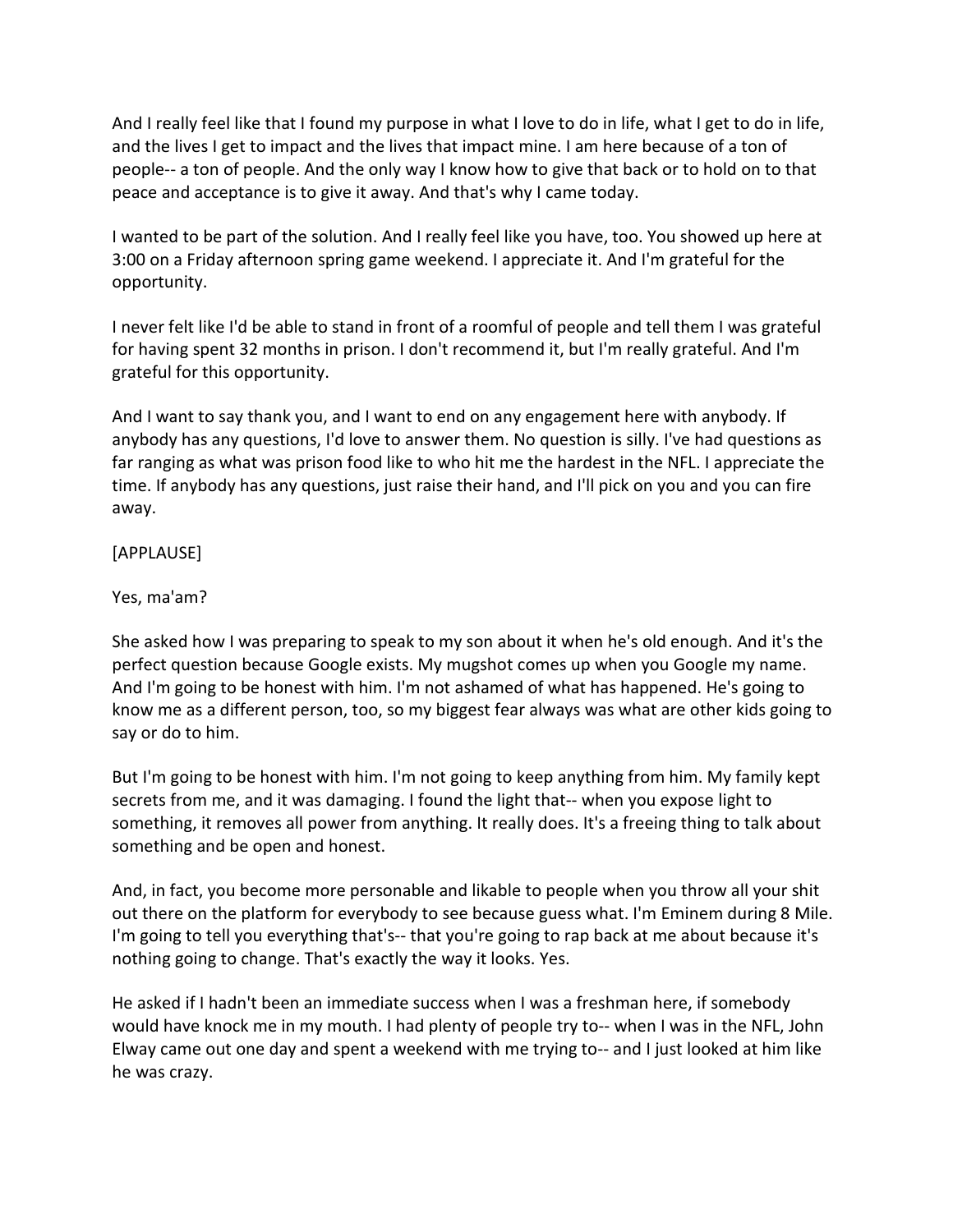Some people have to be humbled in a way-- I had to be humbled in a way where I ended up on a prison cell floor. My hope is when I speak at these things, somebody will hear something in their bottom will not have to be as dramatic or tragic as mine.

But actually they could look in the mirror themselves now and go, OK, that's me. I can see that. Let's make a change. That's the hope, but it also has to be your bottom. It always has to be your personal bottom for you to climb back out. Anybody else?

Well, I think you continue to shine a light on it. Talk about it. Expose them to it over and over and over again. Show them that it's OK. You can't control what somebody does with your message. I can't control what anybody is going to do with my message here. You may walk out of this room and go that dude's full of shit.

But I only can control my part in all this. So it would have been to be here on campus and be in their meeting rooms and talk about my story with them so he understood that it was OK to be vulnerable and ask for help. But I didn't come back here and talk to the football team.

We control what we can control. And we can't take it on when people do things that-- people blame my family all the time for how they raised me was the reason why things-- my parents raised me the best way they knew how.

We make the choices. Ultimately we make the choices. So for me, it's the continuation of raising awareness, weekends like this or this whole spring football weekend's raising awareness around mental health.

This wasn't happening three years ago here on campus, and I don't like the fact that something tragic like this has to happen for people to get motivated and forward motion happen. We know what was going on with other people. Hell, I was going on right in front of their eyes after my career was over.

I was in the worst possible place struggling going into a prison cell, and Washington State was nowhere to be found. They just said this guy's not good for our brand. Let's distance ourselves from him completely. When I just needed-- I needed my brothers.

So I'm not ever going to let that happen. I don't care what anybody else does. I'm going to be that friend who doesn't enable your behavior but supports you in every single way. And I'll be-- I'll show you the mirror.

I guarantee you your friends that are mad at you, are mad-- and you're probably saving their lives. Friends that you confront or are happy with you, you're probably enabling their behavior. That's just how it works.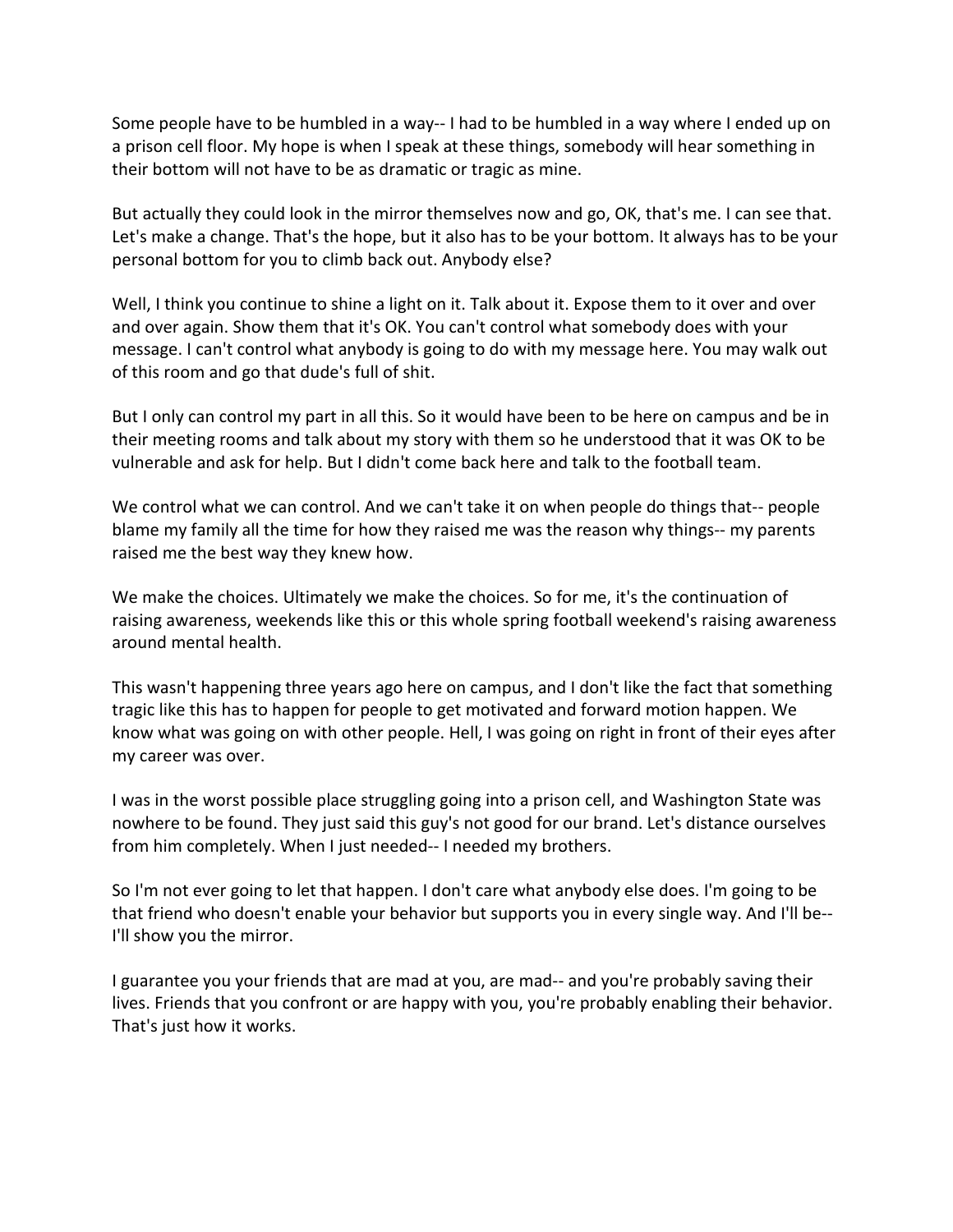So you just be part of a solution continuously. That's how you make change. And people that- they don't know anything about it, they're not going to speak up about it. It's not something that's in their locker room.

I never felt comfortable going into Coach Holmgren's office and telling him all those things I was dealing with because guess what? The stigma exists. So let's shine a light on it and continue to do stuff like this. Allow people to come back and talk to their peers about their lives and what they're going through. Yes, ma'am.

I do. Yeah, she asked if I still keep in touch with Coach Price. Saw him a couple of summers-- I saw them last fall, too, when I was here. But he was like a second father to me for sure, him and Joyce. Yes.

Well, I think it's great because it opens up a safe harbor for individuals who choose not to partake in that. And college campuses are rampant with that. Pullman being one of them. Pullman's institutionally known as a party and drinking school. It's just how it is.

And it doesn't mean anything wrong with that. It's just that I have a problem with it. So when I drink, I break out in handcuffs.

And there are others like me. And there needs to be a safe place for these individuals. It needs to be anything like any other civil rights situation where there's a place available for people to feel safe and not discriminated against and not looked at like you're weird because you're not doing what everybody-- like 95% of the other people on campus are doing.

And it's OK. But you want to feel a fellowship with that. So I applaud any and every university that establishes these types of programs. I work with UCLA and Bruins for recovery because it's right around the bend for where I live. And they're developing on campus living and sober dorms and things like that. So I applaud that. I applaud anything you're doing to make things safer for our students and more accepting. Yes.

Thank you by the way.

Yeah, it's embarrassing. And it's a humbling act, especially when you have something going good and have been known for making a change. But it just shows how the disease can affect you in a way.

You can't control what your son does. Set a program in place and follows it. I relapsed two times. I got sober, I relapsed. I got sober again, and I relapsed before I went to prison.

Relapse doesn't have to be a part of recovery, but sometimes it is. The final piece that I would take away with that is if you stop-- if you quit. If you stop getting up, that's-- long as you keep getting up, there's always hope. And as a father, I can fully understand what you're going through.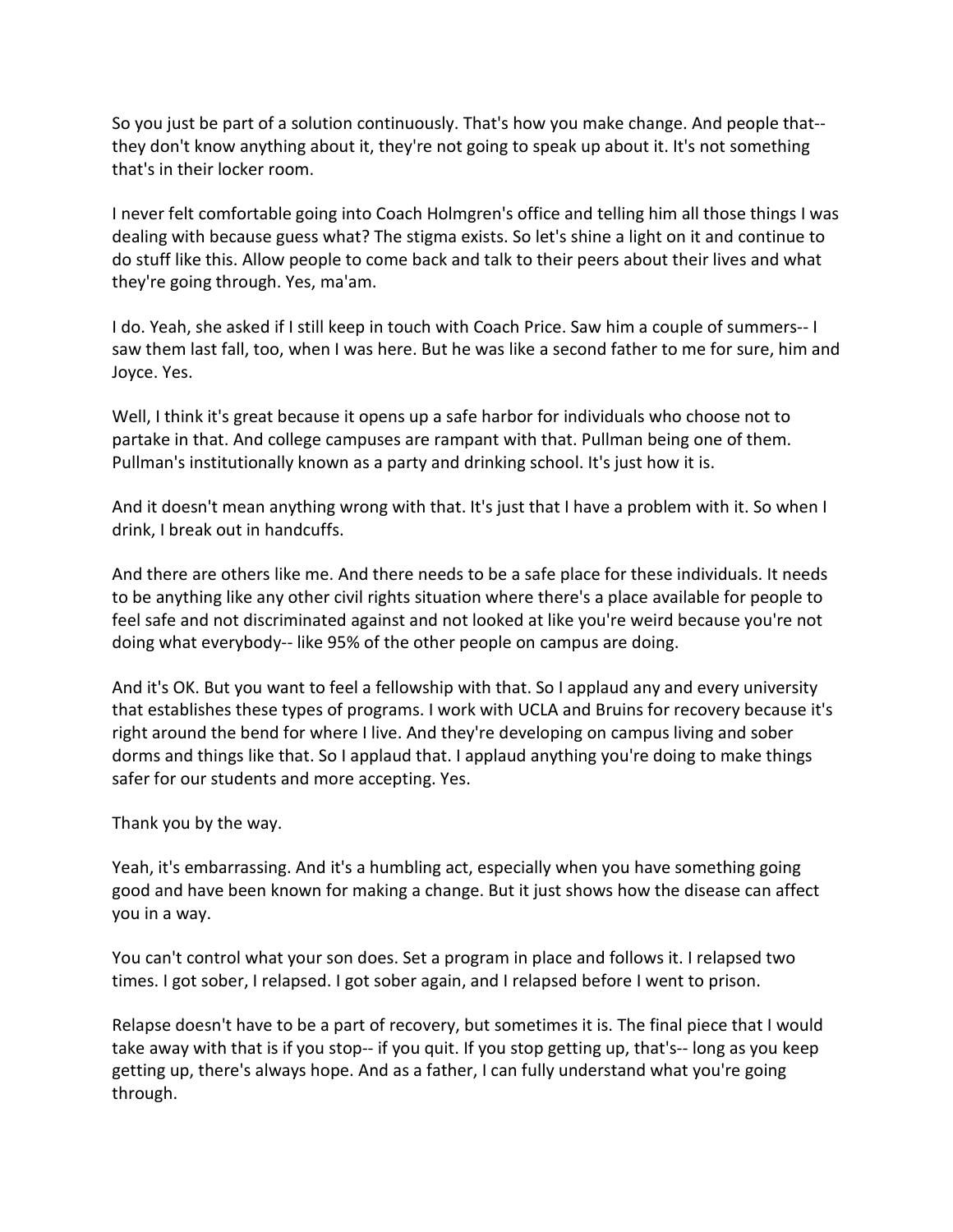My parents did it. But they finally set those healthy boundaries and said they would support me in any way, shape, or form when it came to my recovery, but they would just no longer enable my addict behavior ever again. And that was-- that shifted in our relationship.

And they no longer on pins and needles about whether I might go use tomorrow because guess what? That easily could happen. I'm just over seven years sober, but I don't do the things I need to do every single, I can be right back in a prison cell. That's just how it works. But I feel like if I do what I've done today again tomorrow that I'll lay my head down tomorrow night, thank the Lord for removing the obsession to drink and use and do it again. Yes.

No, I'm still as competitive as I ever was.

I have a better-- we were playing golf today this morning with a bunch of the other Cougar quarterbacks, and there was closest to the pit and there was longest drive and there's Bledsoe and there's everybody else and I'm-- yeah, I'm going to beat their ass at everything I do, OK. That's just who I am. That's how I'm wired.

That's always a slippery slope for me because if things would've worked out for me. I can't imagine going back and having the understanding of everything because if I-- if things hadn't happened the way they did, I wouldn't be the individual you guys see right now. And if I had done anything right and rode off into the sunset with two Super Bowl rings, I would be a 42 year-old asshole with two Super Bowl rings. That's all I'd be.

Instead I'm this version of myself, and I'm going to impact so many more people because of that. Because guess what, we can relate to one another so much more because we all mess up all the time.

I watched Tom Brady and even though I played in the NFL and I'm a quarterback like him, I have a really hard time relating to him as a human being. He seems perfect to me sometimes. So I think that what has happened and what has played out in my lifetime has really done me a service.

And I don't mean to minimize my story at all. But it really was just a rough patch I had to get through like everybody has rough patches. Mine was just really public, and it probably saved my life because when I messed up, there were consequences to my actions. There are individuals who are going through the exact same things that I did that are in the shadows and no one sees it, and they just disappear.

And that's why we continue to shine the light, so that's a hard question to answer. Of course, I'd like to go back and be uber successful doing the right thing and being the good person. That's the thing. Could I be a good person? And when I talk to young athletes all the time, I'm like just because you're a great athlete doesn't make you a good person. You need to build that foundation first, and everything will else fall in that way. I don't think you lose your competitive nature if you're a solid, good person. Yes.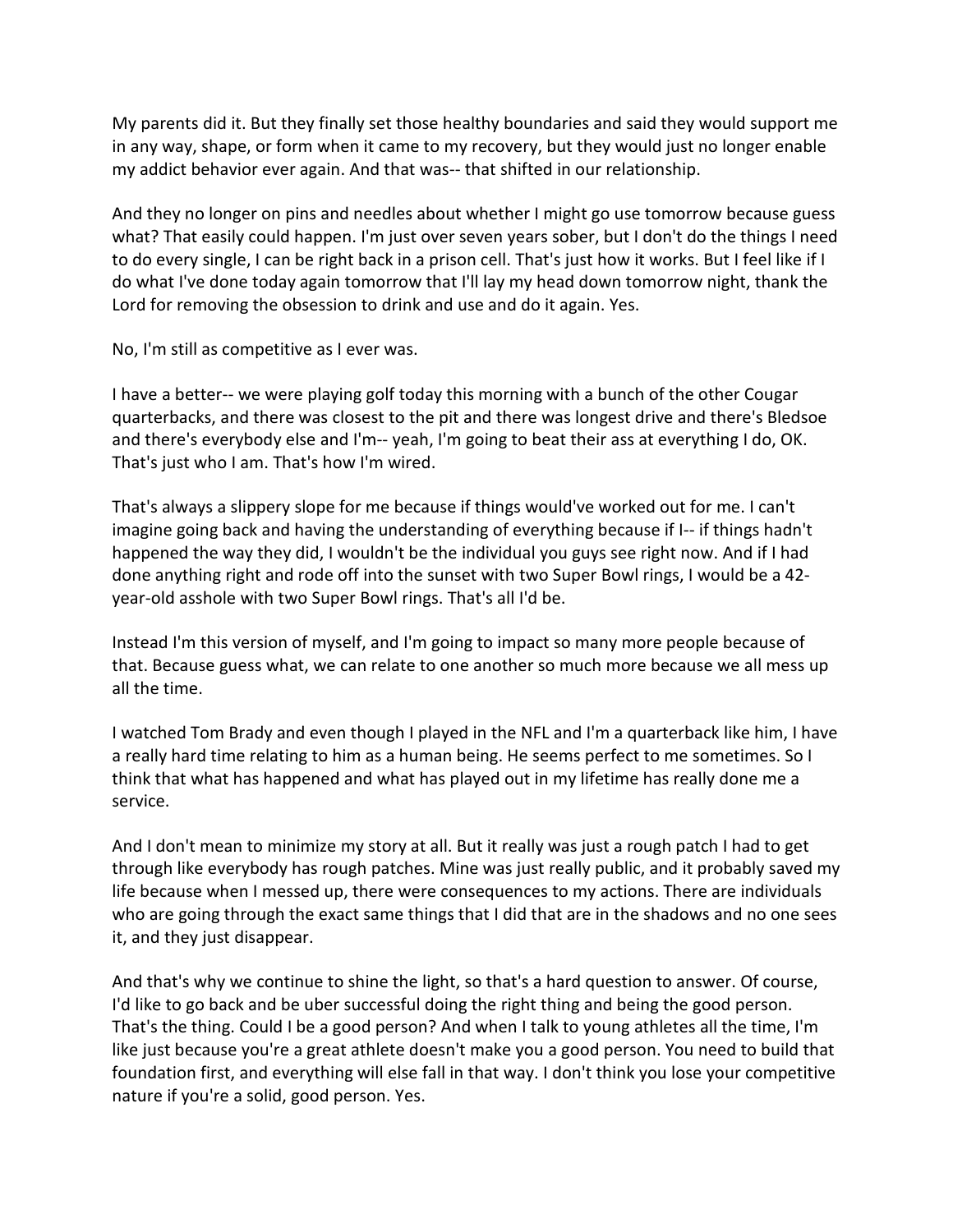I did. I came back and finish my degree. I lived in Moscow. It was right after I retired really embarrassed driving over here, going to class to finish my degree. But no one really knew who the hell I was. They were all-- it was like six years removed from when I was there, and that made those kids like 12 years old when I was playing.

So again it was narcissistic of me to think that. But yes I went and I went and finished. I get to next week-- I'm the commencement speaker at a graduation in Missouri at a university, and I'm getting an honorary doctorate. So Ellen next time you have me come speak, it will have to say Dr. Ryan Leaf, OK.

### [LAUGHTER]

That's a lot for the ego right there, isn't it? Anybody else? Yes, sir.

Yeah, he limited-- he tried to limit me a lot of ways, yeah. He wouldn't-- yeah, he-- a certain-- I wouldn't rebound. And I was just the most dominant rebounder you can imagine, but I wouldn't rebound. So he would say you have to get five rebounds a quarter or you can't play the next quarter. Those were things like that. And, yeah, he would limit me to three dunks so I would have to start work on my perimeter jump shot.

A lot of people don't know I played basketball here my freshman year for Kelvin Sampson and Mark Hendrikson and Isaac Fontaine and all those guys. And I found out really quick that I wasn't good enough to play PAC 10 basketball at the time. But I loved-- basketball is my favorite sport. So, yeah, there's a little truth in that of the things that he did to-- yeah.

Yeah, I wrote that thing like for three months, and I gave the editor-- what you guys read is pared down to 33% of what I gave him. He didn't remove-- he removed a lot of excess but didn't remove any of the content of what of how to articulate it. And I remember when he sent it back to me, I was in a cab in New York driving from a meeting, and I read it. And it emotionally impacted me in that moment. I'm like, this is going to affect people.

And it has because it was just my blatant truth to what somebody probably would have said to that 21-year-old version of myself on draft day. Question is would he have listened still. So at the end my best advice to him was going to be, hey, it's going to be a hell of a ride and it's going to hurt like hell but you're going to be OK.

And that's a lot, especially for young people in here that sometimes it feels like it's the end of the world when things happen in our lives right now, but it's not. I don't mean to use my perspective as-- but anytime people are complaining about something, I'm just like, hey, you could be in prison. And they just immediately are like what the fuck.

Yeah, that's right. I could be in prison. That would be terrible. So there's perspective. And there's nothing ever going to be as bad as that. No matter-- fight with my fiancee last night on the phone. I'd been on the road all damn day, and I was insensitive to her about something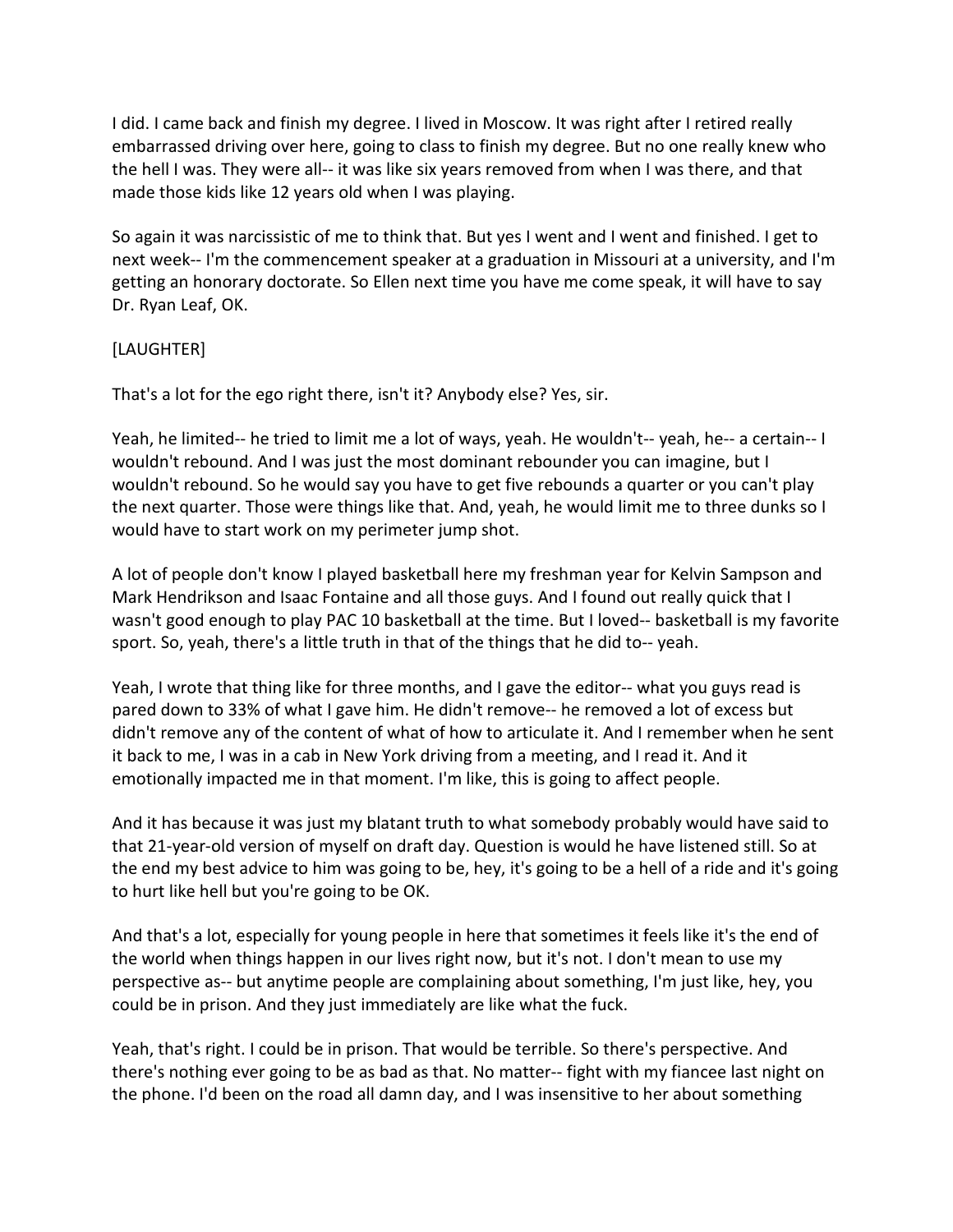between us that I was completely unconscious of. But it bothered her, and she wanted to express that to me and communicate to me. And I'm like it's 1:30 in the morning. I just flew in here from Vermont. Why are we doing this now?

I just I didn't have empathy around it and put myself in her shoes. And she'd been feeling this for like three days since I'd left and wanted to express it to me so we could be better communicators with each other. But I was so still in my head, I'm like all about me still in that moment. So it's a daily battle. Yes.

There are a few. My backup quarterback Dave Muir was my best friend here and has been my best friend since. Jason McEndoo was my right guard. He wrote to me while I was in prison. Mike and his whole family, Eric and Aaron wrote to me while I was in prison.

But I found out who my friends were definitely. I definitely found out who my friends were. And there some that just completely disappeared. And, of course, they're starting to reappear now, and I'm just like I forgive you.

But it doesn't mean I have to engage in a relationship with you either. That's empowering. But I don't resent them. I don't resent Washington State anymore either. I forgive them. I made my amends to them to for what I drug them through.

And I really am grateful for to be asked back here to do something like this rather than to do something or be recognized because of my football career but rather what we can do as a community to try to better one another. I think that's the best part of it all. So somebody had their hand raised here. Yes.

Yeah, for sure. There's no family history of brain tumors in my family, and I was diagnosed with a brain tumor that had to be removed, and the tumor's from trauma. I can't-- I don't-- I can't remember growing up. I don't remember anything really, high school. And the stuff in college I only remember because I've been shown it so many times through video and stuff like that. So I definitely think there's--

But I also know what the symptoms look like now because of what individuals ahead of me-- Seau, Andre Waters, Dave Duerson, guys that I know what the symptoms look like. And I was exhibiting all those symptoms, and now I'm treating them in a healthy, positive way where those guys didn't treat it. They just-- Tyler we found out had CTE.

They thought their only answer was not to be around anymore instead of there's this healthy alternative to live. It's a disease like if you had cancer or diabetes. It's a disease that can be treated if done the right way. And that's the way I'm approaching it every single day. I just-- I look at it as if I'm living with CTE, and I can do that in a positive and healthy way. Yeah.

Well, we manipulated that situation to make me feel like I had gotten what I wanted because I did not want to go to Indianapolis. I go to San Diego, the beach, money, babes are you kidding